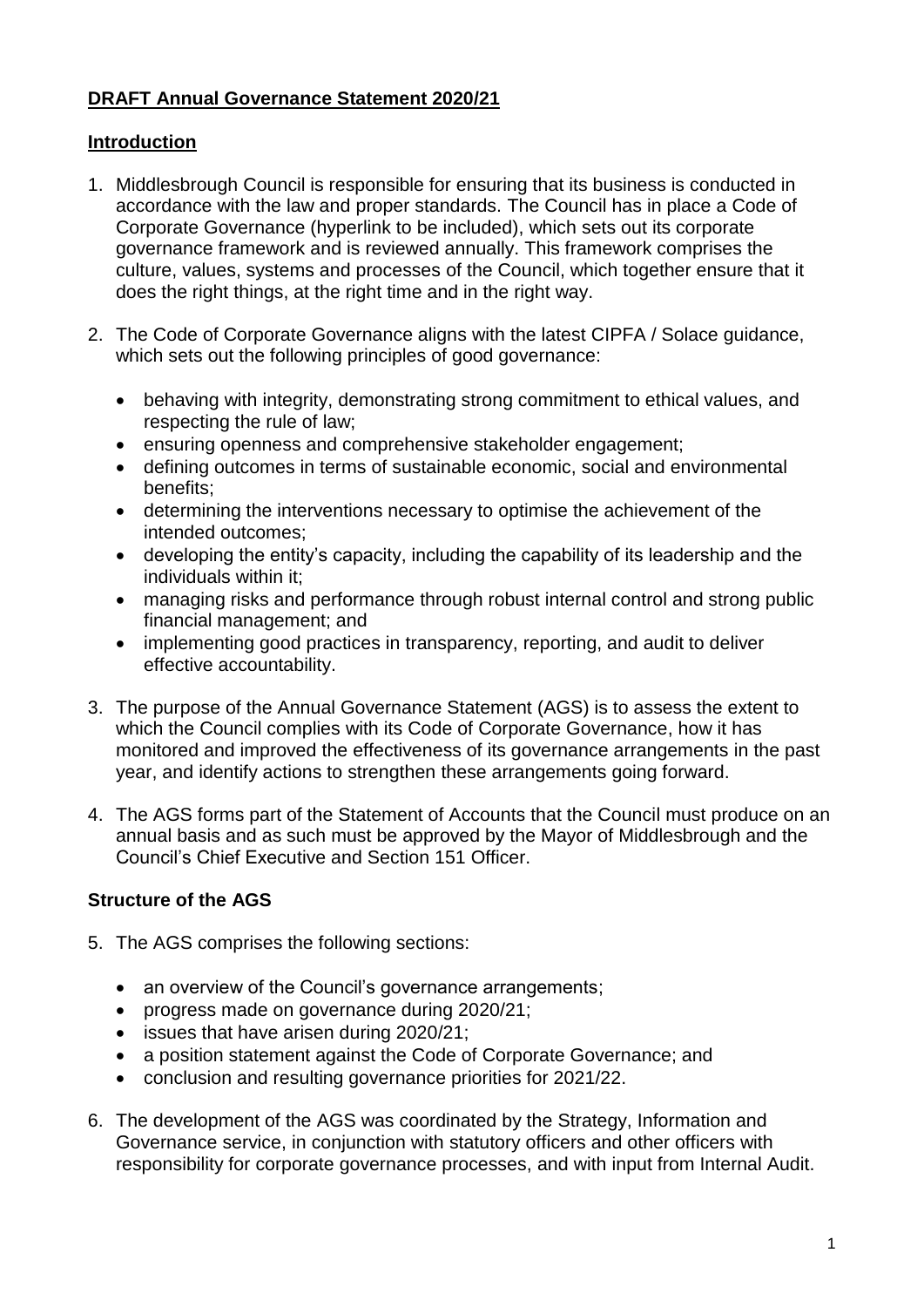#### **The Council's governance arrangements**

- 7. The Committee structure in place within the Council during 2020/21 is set out Appendix 1. The terms of reference of all committees are published on the Council's websites (hyperlink to be included).
- 8. Committees take decisions in line with the Council's approved strategies and policies. The [Strategic Plan](https://moderngov.middlesbrough.gov.uk/documents/s3239/Appendix%201.pdf) is the Council's overarching business plan for the medium-term, and is typically refreshed on an annual basis. The plan was refreshed in February 2021 to reflect the impact of COVID-19 and UK's exit from the European Union on Middlesbrough and on the Council's strategic priorities. There is a 'golden thread' which runs from this document through the rest of the Council's governance and policy frameworks.

| <b>MAYOR'S PRIORITIES</b> | Long-term ambition and priorities for the future<br>wellbeing of Middlesbrough, as identified by the<br>Elected Mayor.                                                     |
|---------------------------|----------------------------------------------------------------------------------------------------------------------------------------------------------------------------|
| STRATEGIC PLAN            | How the Council will support achievement of the<br>Mayor's priorities and deliver other organisational<br>aims in the medium-term, refreshed annually.                     |
| DIRECTORATE PLANS         | How Directorates will be delivered in the medium-<br>term, supporting the achievement of the Strategic<br>Plan and in turn the Mayor's priorities - refreshed<br>annually. |
| <b>SERVICE PLANS</b>      | How services will contribute to Directorate Plans -<br>refreshed annually.                                                                                                 |
| <b>TEAM PLANS</b>         | Where required, how teams will contribute to Service<br>Plans - refreshed annually.                                                                                        |
| INDIVIDUAL EMPLOYEE PLANS | How individuals will contribute to Service and Team<br>Plans, identified in appraisals - refreshed annually<br>and updated in the year.                                    |
|                           |                                                                                                                                                                            |

- 9. In making decisions, the Mayor and councillors are supported by a senior management structure that is designed to support effective compliance with the Council's legal and governance responsibilities, led by the three statutory officers (Head of Paid Service, Section 151 Officer and Monitoring Officer). Some decisions are delegated to senior officers. All delegations are published on the Council's website (hyperlink to be included).
- 10.The Council's [Constitution](https://www.middlesbrough.gov.uk/open-data-foi-and-have-your-say/open-data-and-policies/middlesbrough-council-constitution) defines the respective roles of councillors and officers, outlines expected standards and behaviours and supports effective working relationships across the Council. The Constitution also provides direction on the various roles in place to ensure effective corporate governance within the Council.
- 11.Member and officer groups work together with the Council's auditors within the following structure to ensure compliance with the LCGG and its supporting policies and procedures (as set out in Appendix 2) and promote continuous improvement in governance, maximising its potential to deliver its priorities and value for money.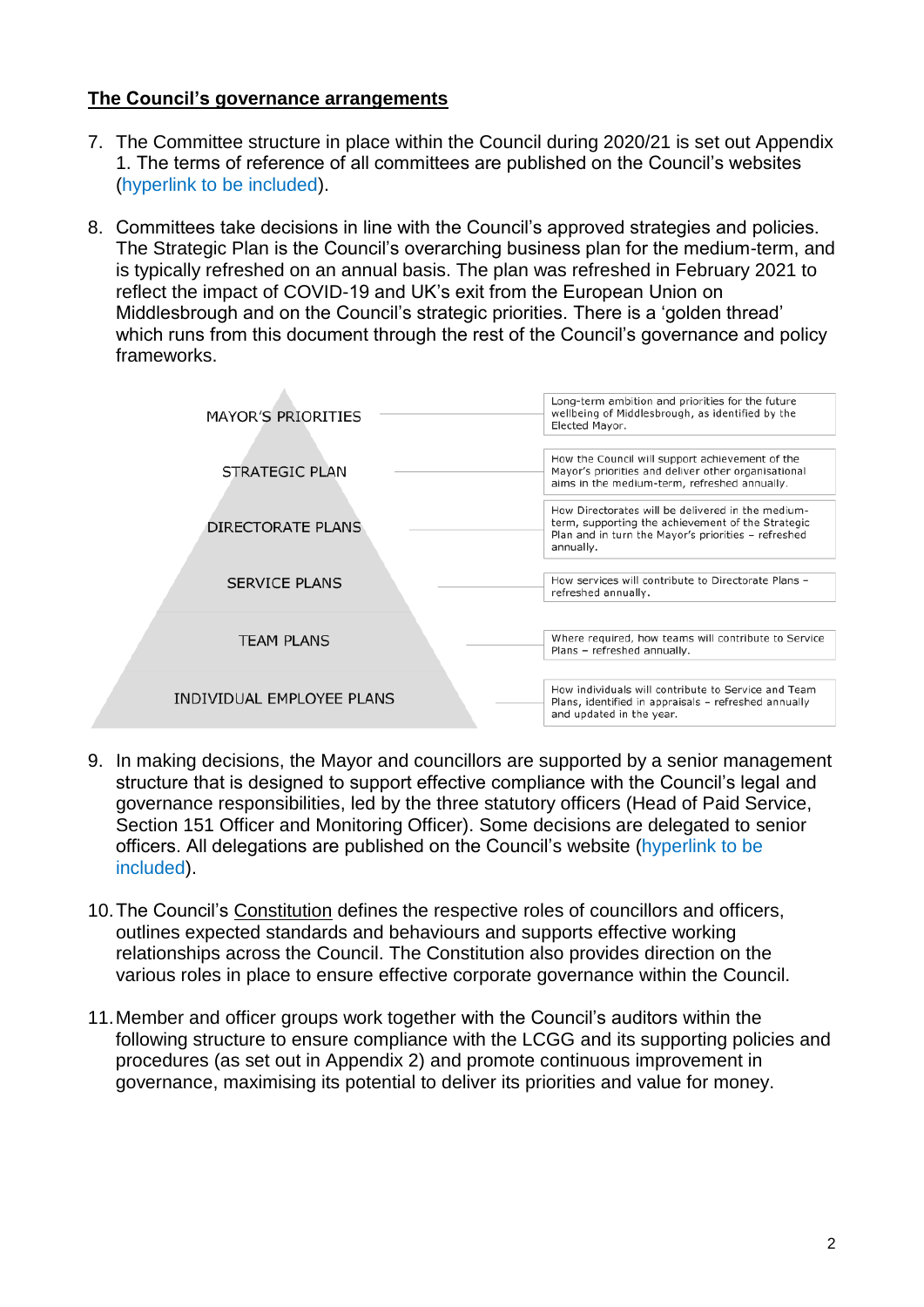

## **Progress made during 2020/21**

#### **Implementing actions from the 2019/20 AGS**

12.The 2019/20 AGS outlined a range of actions that would be taken during 2020/21 to strengthen corporate governance. Progress on these is set out below and has been impacted by the pandemic, as relevant staff directed their capacity towards adapting current and innovating governance arrangements to manage the Council's response.

| <b>Action</b>                                                                                                                                                                               | <b>Lead officer</b>                                                                              | <b>Status</b>                                                                                                                       |
|---------------------------------------------------------------------------------------------------------------------------------------------------------------------------------------------|--------------------------------------------------------------------------------------------------|-------------------------------------------------------------------------------------------------------------------------------------|
| Implement a case management<br>tool to complement the revised<br>member enquiries process for<br>those Councillors who wish to use<br>it.                                                   | Head of Strategy,<br>Information and<br>Governance                                               | Delayed - discussions will be held<br>with group leaders during<br>2021/22 to assess whether there<br>is still demand for the tool. |
| Launch the Council's new open<br>data site which will make<br>published data more accessible.                                                                                               | Head of Strategy,<br>Information and<br>Governance                                               | Completed                                                                                                                           |
| Refresh the Strategic Plan and<br>Medium Term Financial Plan<br>(MTFP) during 2020/21 to reflect<br>the impact of COVID-19 on the<br>Council and amend supporting<br>policies as necessary. | Head of Strategy,<br>Information and<br>Governance, Head of<br>Financial Planning and<br>Support | Completed                                                                                                                           |
| Undertake population of the<br>central partnerships register.                                                                                                                               | Head of Strategy,<br>Information and<br>Governance                                               | Delayed. Will be progressed in<br>2021/22                                                                                           |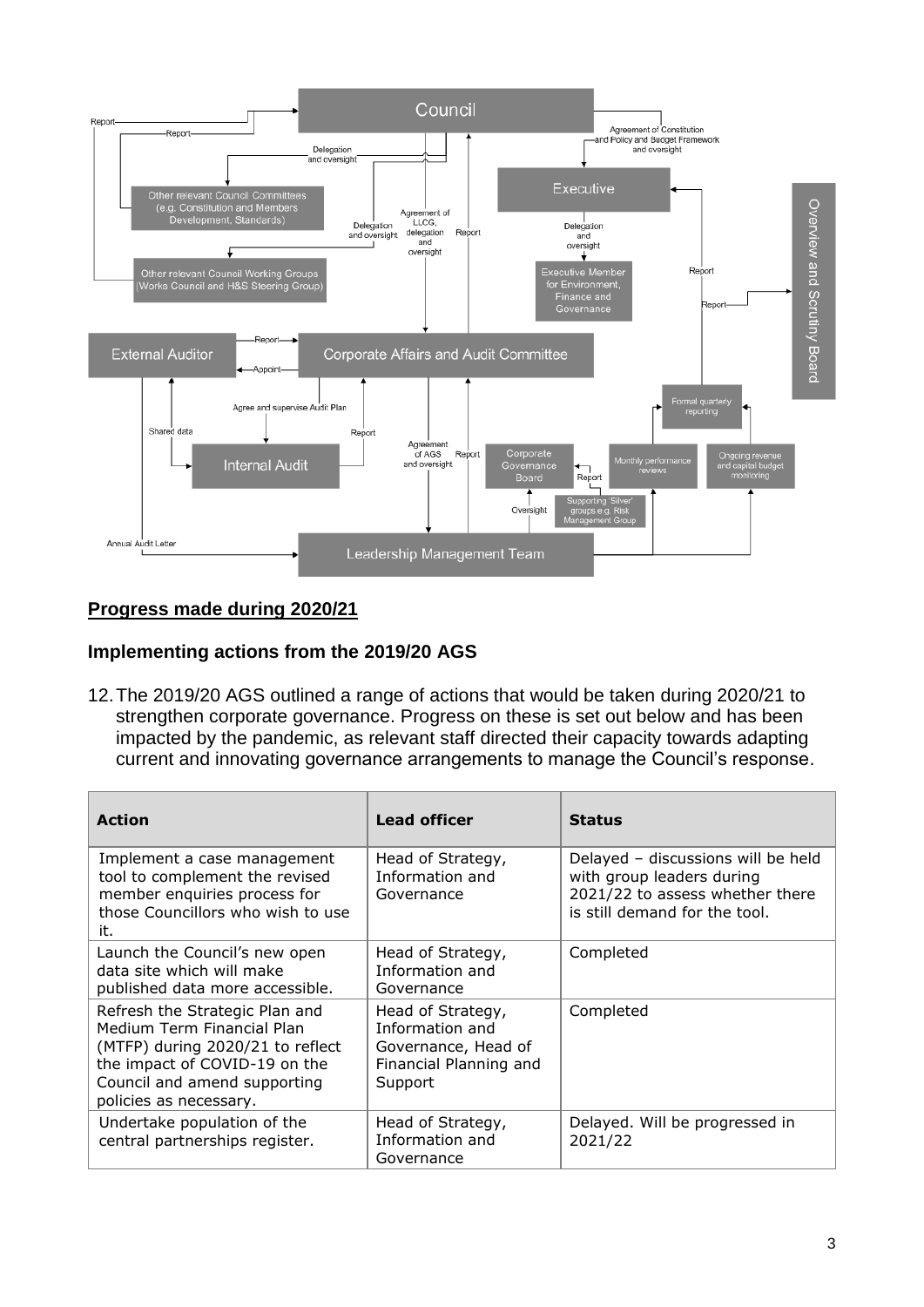| <b>Action</b>                                                                                                                                                                                                                                                                                                                                                                                                                                 | <b>Lead officer</b>                                                                  | <b>Status</b>                                                                                                                       |
|-----------------------------------------------------------------------------------------------------------------------------------------------------------------------------------------------------------------------------------------------------------------------------------------------------------------------------------------------------------------------------------------------------------------------------------------------|--------------------------------------------------------------------------------------|-------------------------------------------------------------------------------------------------------------------------------------|
| Refresh the Member Development<br>framework to include delivery of<br>training on diversity and ethics.                                                                                                                                                                                                                                                                                                                                       | Head of Democratic<br>Services                                                       | Partially completed. Some<br>diversity training delivered,<br>remaining elements of the action<br>will be delivered during 2021/22. |
| Promote use of the Senior Member<br>Development Framework.                                                                                                                                                                                                                                                                                                                                                                                    | Head of Democratic<br>Services                                                       | Completed                                                                                                                           |
| Continue to engage in local and<br>regional planning activities to<br>ensure the Council identifies and<br>addresses the governance<br>implications of BREXIT.                                                                                                                                                                                                                                                                                | Head of Strategy,<br>Information and<br>Governance                                   | Completed                                                                                                                           |
| Continue to offer training on the<br><b>Contract Management Framework</b><br>to all contract managers during<br>2020/21.                                                                                                                                                                                                                                                                                                                      | Head of Strategic<br>Commissioning and<br>Procurement                                | Ongoing                                                                                                                             |
| Review the Strategic Procurement<br>Strategy during 2020/21.                                                                                                                                                                                                                                                                                                                                                                                  | Head of Strategic<br>Commissioning and<br>Procurement                                | Completed                                                                                                                           |
| Refreshed marketing and<br>communications delivery plan in<br>place during 2020/21.                                                                                                                                                                                                                                                                                                                                                           | Head of Marketing and<br>Communications                                              | Completed                                                                                                                           |
| Undertake a review of digital<br>engagement capabilities post<br>Covid-19 including the Council's<br>website to meet appetite for digital<br>engagement.                                                                                                                                                                                                                                                                                      | Head of Marketing and<br>Communications, Head<br>of ICT, Head of Locality<br>Working | Due to the duration of the<br>pandemic, this was delayed until<br>2021/22                                                           |
| Continue to implement a scheme<br>of sub-delegations where<br>appropriate to further improve<br>governance around officer<br>delegated decisions.                                                                                                                                                                                                                                                                                             | Director of Legal and<br><b>Governance Services</b>                                  | Delayed - to be delivered during<br>2021/22                                                                                         |
| Refresh the Joint strategic Needs<br>Assessment (JSNA) for children<br>and young people this year to<br>refresh data and complete the<br>Adults and Older persons sections.                                                                                                                                                                                                                                                                   | Head of Strategy,<br>Information and<br>Governance                                   | Delayed - to be delivered during<br>2021/22                                                                                         |
| During 2020/21 the<br>(Middlesbrough Development)<br>company's website will be<br>developed further and information<br>on meetings and decisions will<br>start to be published where<br>appropriate. The Council's 151<br>officer and the monitoring officer<br>will receive all agendas, reports<br>and minutes. Information on<br>decisions made will also be<br>reflected within the quarterly<br>capital monitoring report to<br>Members. | Director of<br>Regeneration and<br>Culture                                           | Completed                                                                                                                           |
| Establish an approach to reviewing<br>delivery models to identify<br>changes required to delivery<br>models.                                                                                                                                                                                                                                                                                                                                  | Head of Strategy,<br>Information and<br>Governance                                   | Delayed - to be delivered during<br>2021/22                                                                                         |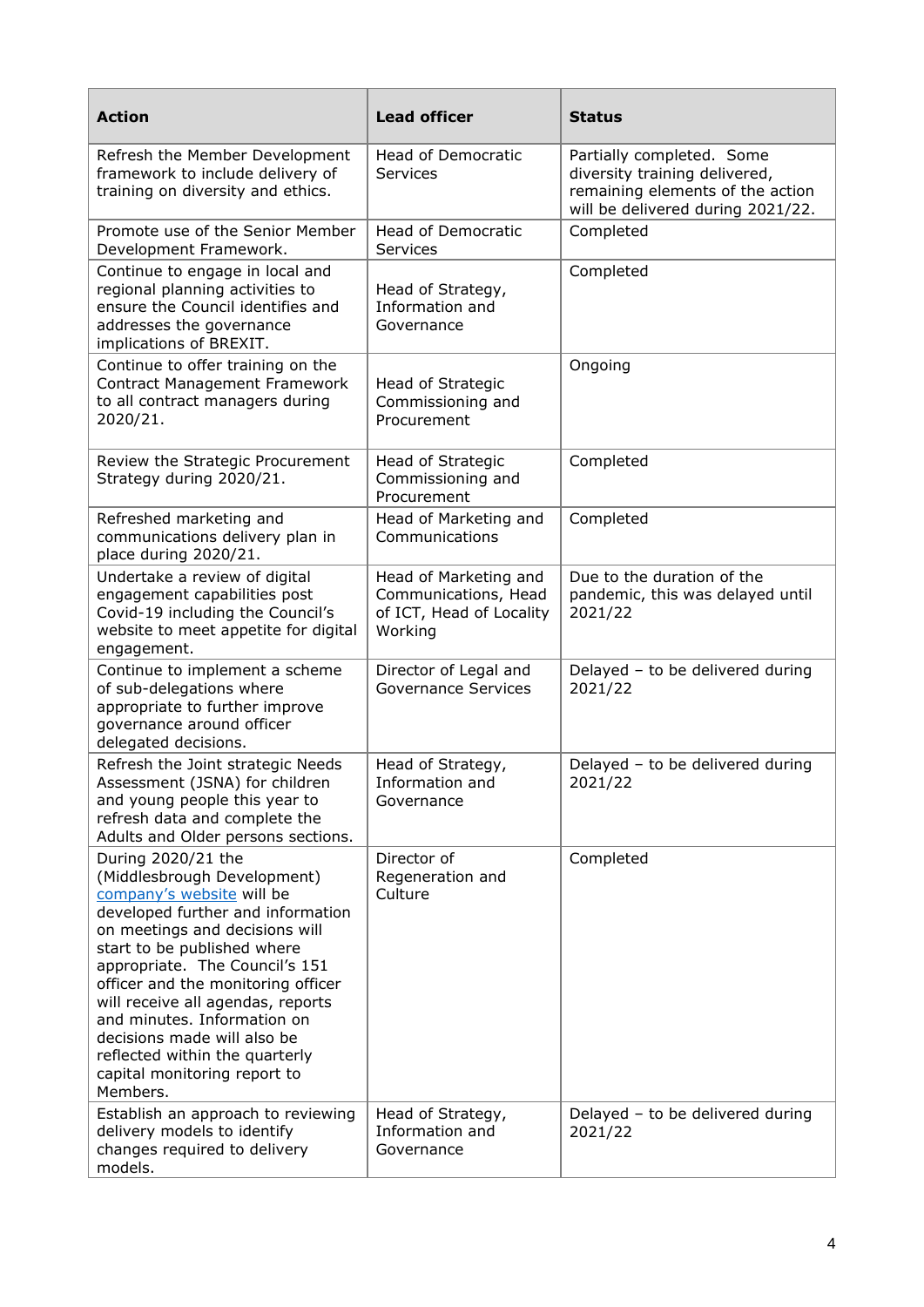| <b>Action</b>                                                                                                                                                            | <b>Lead officer</b>                                | <b>Status</b>                                          |
|--------------------------------------------------------------------------------------------------------------------------------------------------------------------------|----------------------------------------------------|--------------------------------------------------------|
| Progress joint strategic needs<br>assessments for adults to ensure a<br>joined up strategic oversight of the<br>needs of the town.                                       | Head of Strategy,<br>Information and<br>Governance | Delayed - to be delivered during<br>2021/22            |
| Deliver the OFSTED Improvement<br>plan, in particular those actions<br>that have been identified to<br>strengthen leadership within<br>Children's Safeguarding Services. | Executive Director of<br>Children's Services       | Ongoing                                                |
| Continue to deliver the actions put<br>in place to address the<br>recommendations of the<br>Information Commissioner's Office<br>audit.                                  | Head of Strategy,<br>Information and<br>Governance | Ongoing                                                |
| Continue to hold regular meetings<br>of the Constitution Committee to<br>continue delivering the rolling<br>review of the constitution during<br>2020/21.                | Director of Legal and<br>Governance Services       | Ongoing - the committee met 5<br>times during 2020-21. |

# **Internal Audit during 2020/21**

13.During 2020/21 Internal Audit undertook the following audits:

|                                    |                          | <b>Priority Actions</b> |                |                |
|------------------------------------|--------------------------|-------------------------|----------------|----------------|
| <b>Audited System / Service</b>    | <b>Assurance Opinion</b> | <b>P1</b>               | P <sub>2</sub> | P <sub>3</sub> |
| <b>Purchasing Cards</b>            | Reasonable Assurance     | 0                       | 2              | 2              |
| FoI and Direct Marketing           | Reasonable Assurance     | $\Omega$                | $\mathcal{P}$  | 5              |
| Debtors                            | Reasonable Assurance     | $\Omega$                | 4              | $\mathcal{P}$  |
| Creditors                          | Substantial Assurance    | 0                       | $\Omega$       | 4              |
| Payroll                            | Substantial Assurance    | $\Omega$                | $\Omega$       | 3              |
| <b>Reablement Service</b>          | Reasonable Assurance     | $\Omega$                | $\mathcal{P}$  | 0              |
| <b>Improvement Plan Governance</b> | Substantial Assurance    | $\Omega$                | 1              | $\Omega$       |
| Data Quality (Children's Services) | Substantial Assurance    | 0                       | 0              | $\mathbf{1}$   |
| Schools Themed Audit - Budgeting   | Reasonable Assurance     | $\Omega$                | $\Omega$       | 4              |
| <b>Inclusion Strategy</b>          | Reasonable Assurance     | $\Omega$                | $\mathcal{P}$  | 4              |
| Anti-Social Behaviour Management   | Reasonable Assurance     | $\Omega$                | $\mathcal{P}$  | 3              |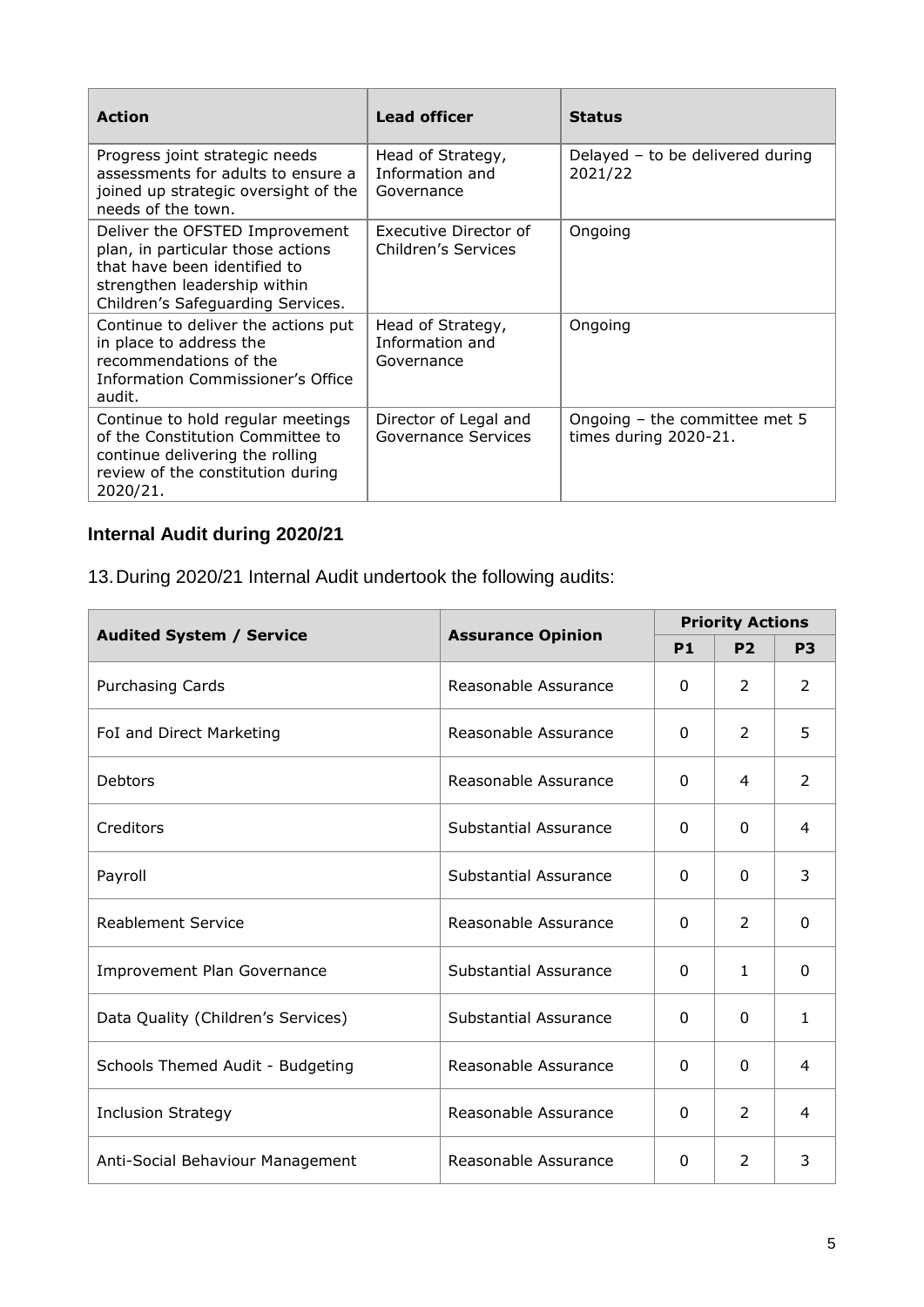| <b>Audited System / Service</b><br><b>Assurance Opinion</b> |                       | <b>Priority Actions</b> |           |                |
|-------------------------------------------------------------|-----------------------|-------------------------|-----------|----------------|
|                                                             |                       | P <sub>1</sub>          | <b>P2</b> | P <sub>3</sub> |
| Use of CCTV                                                 | Draft report stage    |                         |           |                |
| Governance Arrangements                                     | Draft report stage    |                         |           |                |
| Officer and Member Decision Making                          | Draft report stage    |                         |           |                |
| Project Management - Boho X                                 | Draft report stage    |                         |           |                |
| Digitalisation                                              | Draft report stage    |                         |           |                |
| Pension Fund Administration                                 | Draft report stage    |                         |           |                |
| Schools Themed Audit - Pupil Premium                        | Draft report stage    |                         |           |                |
| Main Accounting                                             | Fieldwork in progress |                         |           |                |
| <b>Cyber Security Awareness</b>                             | Fieldwork in progress |                         |           |                |
| <b>Council Tax &amp; NNDR</b>                               | Fieldwork in progress |                         |           |                |
| Council Tax Support & Benefits                              | Fieldwork in progress |                         |           |                |
| Social Care & Emergency Payments                            | Fieldwork in progress |                         |           |                |
| Pension Fund Investments                                    | Fieldwork in progress |                         |           |                |
|                                                             | Total:                | 0                       | 15        | 28             |

14.The opinions used by Internal Audit during 2020/21 are explained below:

- Substantial Assurance A sound system of governance, risk management and control exists, with internal controls operating effectively and being consistently applied to support the achievement of objectives in the area audited.
- Reasonable Assurance There is a generally sound system of governance, risk management and control in place. Some issues, non-compliance or scope for improvement were identified which may put at risk the achievement of objectives in the area audited.
- Limited Assurance Significant gaps, weaknesses or non-compliance were identified. Improvement is required to the system of governance, risk management and control to effectively manage risks to the achievement of objectives in the area audited.
- No Assurance Immediate action is required to address fundamental gaps, weaknesses or non-compliance identified. The system of governance, risk management and control is inadequate to effectively manage risks to the achievement of objectives in the area audited.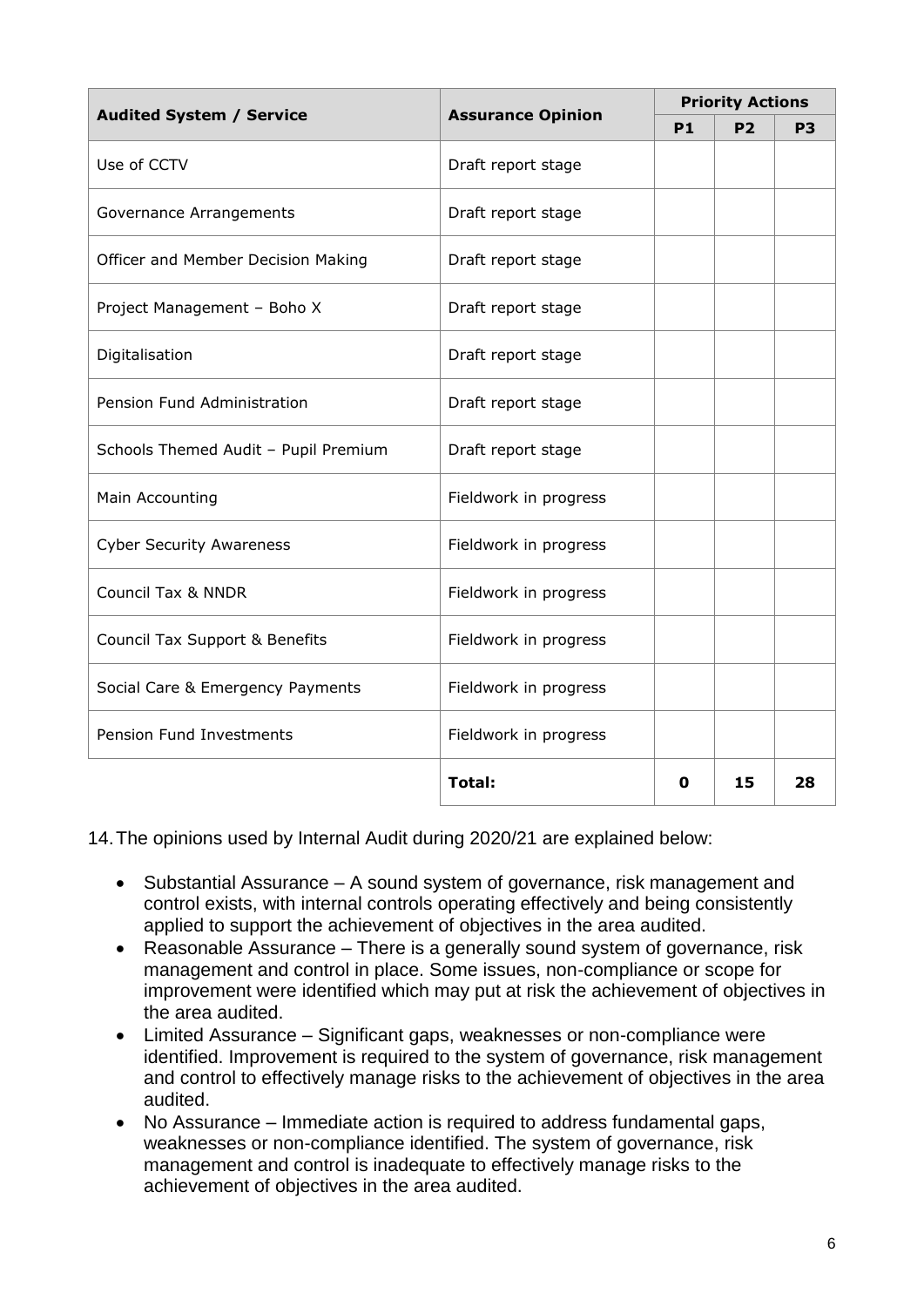- 15.The following categories of opinion are also applied to individual recommendations agreed with management:
	- Priority 1  $(P1) A$  fundamental system weakness, which presents unacceptable risk to the system objectives and requires urgent attention by management.
	- Priority 2 (P2) A significant system weakness, whose impact or frequency presents risks to the system objectives, which needs to be addressed by management.
	- Priority 3 ( $P3$ ) The system objectives are not exposed to significant risk, but the issue merits attention by management.

## **Corporate Affairs and Audit Committee during 2020/21**

- 16.Corporate Affairs and Audit Committee reviews the Council's arrangements for corporate governance and makes recommendations as appropriate to ensure good governance and continuous improvement.
- 17.The committee met nine times during 2020/21, and considered the following corporate governance related items:
	- Appointment of the 151 officer;
	- Staff turnover:
	- Statement of Accounts:
	- Annual report of the Head of Internal Audit;
	- Internal Audit progress report;
	- Teesside Pension Fund audit planning report:
	- Counter Fraud policy review;
	- COVID-19 Support to staff:
	- Boho X governance and project management arrangements;
	- Audit results reports on the Council and the Teesside Pension Fund;
	- Procurement policies, practices and financial regulations compliance;
	- Update on legal services response to the issues identified in the OFSTED inspection;
	- Tees Transporter Bridge:
	- Letters of representation the Council and Teesside Pension Fund;
	- Overview of decision-making during 2020;
	- Internal Audit Consultation report;
	- Health and Safety annual assurance report;
	- Business Continuity annual assurance report;
	- Performance and Risk Management annual assurance report;
	- Lessons learnt Croydon London Borough Council Section 114 Notice;
	- Annual Review of the Local Code of Corporate Governance;
	- Capital Strategy 2021-22;
	- Certification of Claims and Returns annual report 2019/20;
	- Redmond Review; and
	- Update on polling stations and other election processes.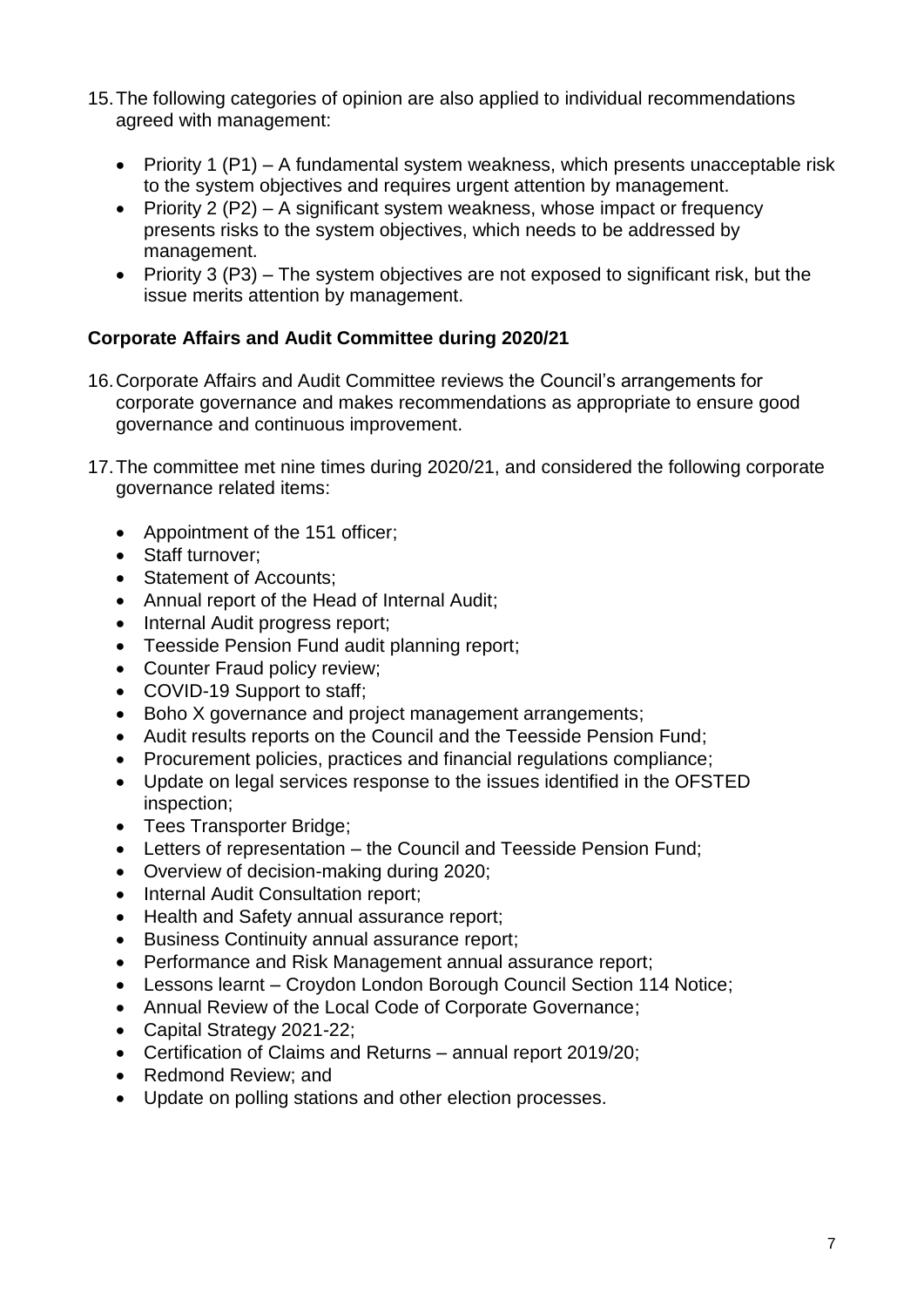## **Overview and Scrutiny during 2020/21**

- 18.Overview and Scrutiny Board (OSB) , supported by a range of topic-specific panels, scrutinises Executive decisions and the performance of Council services. During 2020/21, scrutiny considered the following items that are relevant to corporate governance:
	- quarterly reports on delivery of the Strategic Plan;
	- the Executive Forward Work Programme;
	- Middlesbrough Council COVID-19 Recovery plan and Terms of Reference;
	- COVID-19 Update: Health, Adult Social Care and Public Health;
	- Middlesbrough Council COVID-19 Response and Test, Track and Trace:
	- COVID-19 update Chief Executive;
	- COVID-19 update: Education and Skills:
	- COVID-19 and Finance update; and
	- Middlesbrough Council's Response to COVID-19.
- 19.In addition, OSB considered two call-ins during 2019/20 relating to governance concerns, as set out below.

| <b>Executive Decision</b>                       | <b>Call in outcome</b>                                                                    | <b>Executive final decision</b>              |
|-------------------------------------------------|-------------------------------------------------------------------------------------------|----------------------------------------------|
| Future accommodation                            | Referred back to the Executive<br>because it was felt there was<br>insufficient detail.   | Recommendations of OSB<br>were not endorsed. |
| Nunthorpe Grange Farm<br>Disposal - Church Lane | Referred back to Executive<br>because it was felt there was<br>insufficient consultation. | Recommendations of OSB<br>were not endorsed. |

20.A call in of the decision on residual waste was also submitted but was not heard and the decision was subsequently reversed by Executive.

## **Other governance related events during 2020/21**

## **COVID-19**

- 21.Under the Civil Contingencies Act 2004 the Council is identified as a Category 1 responder, and as such has a legal duty to plan for and respond to emergencies in its area alongside other local responders, including the health sector and emergency services. It has legal duty to maintain the continuity of its business critical functions where it is possible to do so. It also has a duty to plan for recovery following an emergency incident.
- 22.The risk of a pandemic has been one of the highest on both the national and the Council's own risk register for a number of years. While locally the Council's response to the pandemic was robust, nationally it exposed weaknesses in national planning which also impacted locally.
- 23.During the period covered by this statement, those staff that could worked from home, adapting quickly to ensure the Council's range of critical services could continue to be delivered. New technologies were adopted to ensure democratic processes could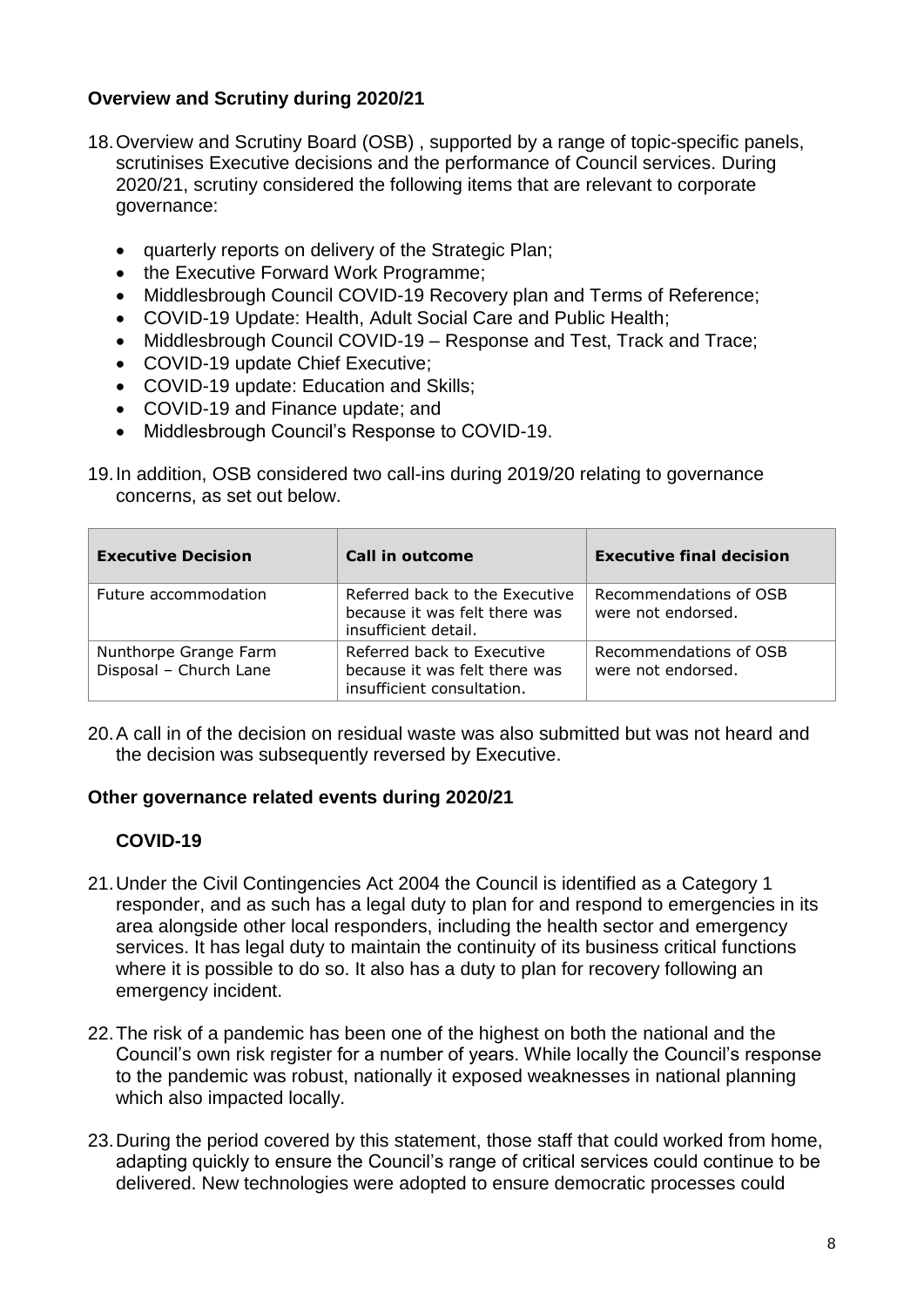resume remotely and some staff were diverted to new roles to support the pandemic response.

- 24.Business continuity plans were refreshed and additional plans developed to respond to the pandemic. Some corporate governance processes were varied to assist in the response to the pandemic. During 2020/21 the Chief Executive exercised authority delegated to him by the Mayor to make decisions of a policy, financial and operational nature in response to the COVID-19 emergency. Decisions made under this delegation were recorded and reported to Executive once it resumed remote meetings. As the pandemic progressed, officers worked to minimise the need to use this emergency delegation, taking decisions following business as usual processes where timescales allowed.
- 25.During the course of 2020/21 the Council administered and issued over £40m in business grants on behalf of the Government in response to the pandemic, and approximately £7m of support to households, providing assistance to 3,500 businesses and over 40,000 residents in some form.
- 26.When the town first entered lockdown in March 2020, new structures were put in place to support Middlesbrough's most vulnerable residents and these were stood back up in the two subsequent lockdowns.
- 27.The Council began to consider its recovery response to the pandemic during 2021/22 and recovery was adopted as one of the Council's nine strategic priorities in the Strategic Plan 2021-24.

### **Britain's Exit from the European Union**

28.During 2020/21 the transition period following Britain's exit from the European Union ended. From 31 December 2020 free movement of goods and people ended and has been replaced by a series of agreements. This may continue to impact on the way the Council operates internally and externally as well as impacting on the economic outlook for the town.

#### **Misconduct in a public office**

- 29.During 2020/21, the then chair of the Council's Corporate Affairs and Audit Committee, Councillor John Rathmell was charged with misconduct in a public office in relation to a Community Council role, ultimately pleading guilty to that charge on 1 April 2021.
- 30.When this charge was initially made known, Councillor Rathmell was asked by the Monitoring Officer to stand down as Chair but refused to do so. Following his conviction, Councillor Rathmell was expelled from his political group and so automatically forfeited the position of Chair and a place on the Committee.
- 31.The Council is assured that Councillor Rathmell had no opportunity to improperly influence Middlesbrough Council expenditure or to act as a representative of the Council for financial or commercial purposes. While the Council was unable to take action to require an elected member to step down, it is exploring how to strengthen local arrangements in this area and actions are included within this document to address this.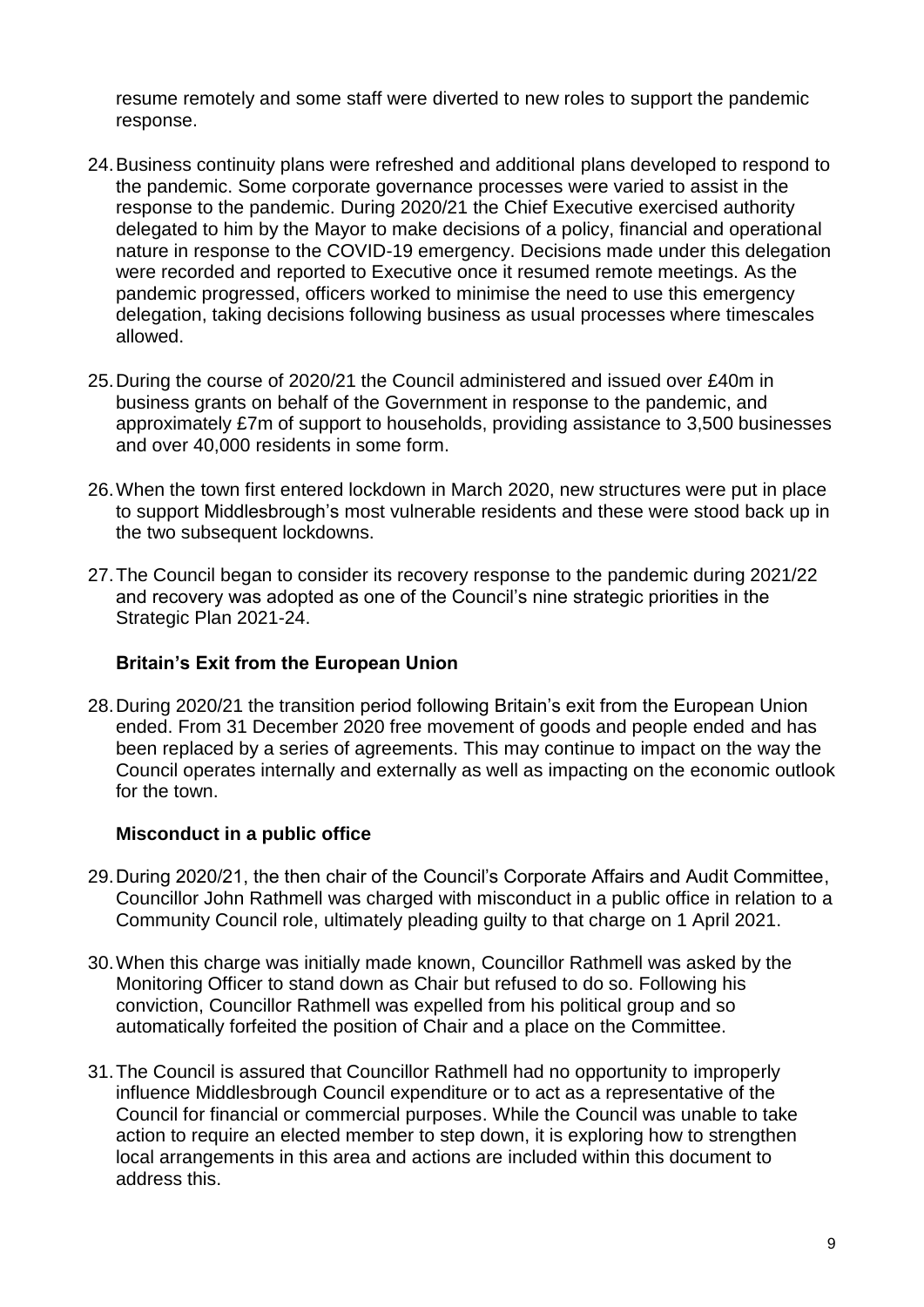## **Transporter Bridge**

- 32.During 2020/21 the Council's Corporate Affairs and Audit Committee received a presentation on the outcome of a whistleblowing investigation that was triggered in 2019. The investigation found 'case for considerable concern', meaning fundamental failures existed within the control environment that exposed the Council to unacceptable levels of risk.
- 33.The resulting internal audit report contained seven priority one actions to address the issues. The bridge remains closed to the public while its future operating and associated works are being determined, so mitigating health and safety risks. All actions from the internal audit are expected to be completed by March 2022.

## **Post-OFSTED improvement journey**

34.In December 2019 OFSTED completed an inspection of the Council's compliance with the Inspection of Local Authority Children's Services (ILACS) framework. The outcome of that inspection was a judgement across four categories:

| <b>Judgement</b>                                                         | Grade      |
|--------------------------------------------------------------------------|------------|
| The impact of leaders on social work practice with children and families | Inadequate |
| The experiences and progress of children who need help and protection    | Inadequate |
| The experiences and progress of children in care and care leavers        | Inadequate |
| Overall effectiveness                                                    | Inadequate |

- 35.In 2020/21 a three-year plan was developed to deliver sustained improvement and change in Children's Services, monitored by a monthly Multi-Agency Strategic Improvement Board with a highly-experienced independent chair. The board receives progress reports on delivery of the improvement plan, has oversight of key performance metrics to track impact and considers themed reports on key practice issues. These three elements give the board a comprehensive overview of the delivery and impact of improvement work. The strategic board is supported by an operational board and weekly meetings with senior managers within Children's Services.
- 36.A [report from the Commissioner](https://assets.publishing.service.gov.uk/government/uploads/system/uploads/attachment_data/file/889009/Middlesbrough_Commissoner_s_Report.pdf) released in June 2020 stated that good progress has been made to date to respond to the challenges set out in the OFSTED report and at this stage the Commissioner believes the Council should retain its safeguarding services. Progress since that time has remained positive.

Reference:

[https://assets.publishing.service.gov.uk/government/uploads/system/uploads/attachme](https://assets.publishing.service.gov.uk/government/uploads/system/uploads/attachment_data/file/889009/Middlesbrough_Commissoner_s_Report.pdf) [nt\\_data/file/889009/Middlesbrough\\_Commissoner\\_s\\_Report.pdf](https://assets.publishing.service.gov.uk/government/uploads/system/uploads/attachment_data/file/889009/Middlesbrough_Commissoner_s_Report.pdf)

#### **Liverpool City Council Best Value report**

37.In December 2020 HM Government commissioned a statutory inspection of Liverpool City Council (LCC) following investigations by Merseyside Police which resulted in a number of arrests on suspicion of fraud, bribery, corruption and misconduct in public office with significant connections to LCC. The findings of the inspection commissioned by the Government were subsequently published within a [Best Value report.](https://assets.publishing.service.gov.uk/government/uploads/system/uploads/attachment_data/file/976197/Liverpool_Best_Value_inspection_report.pdf)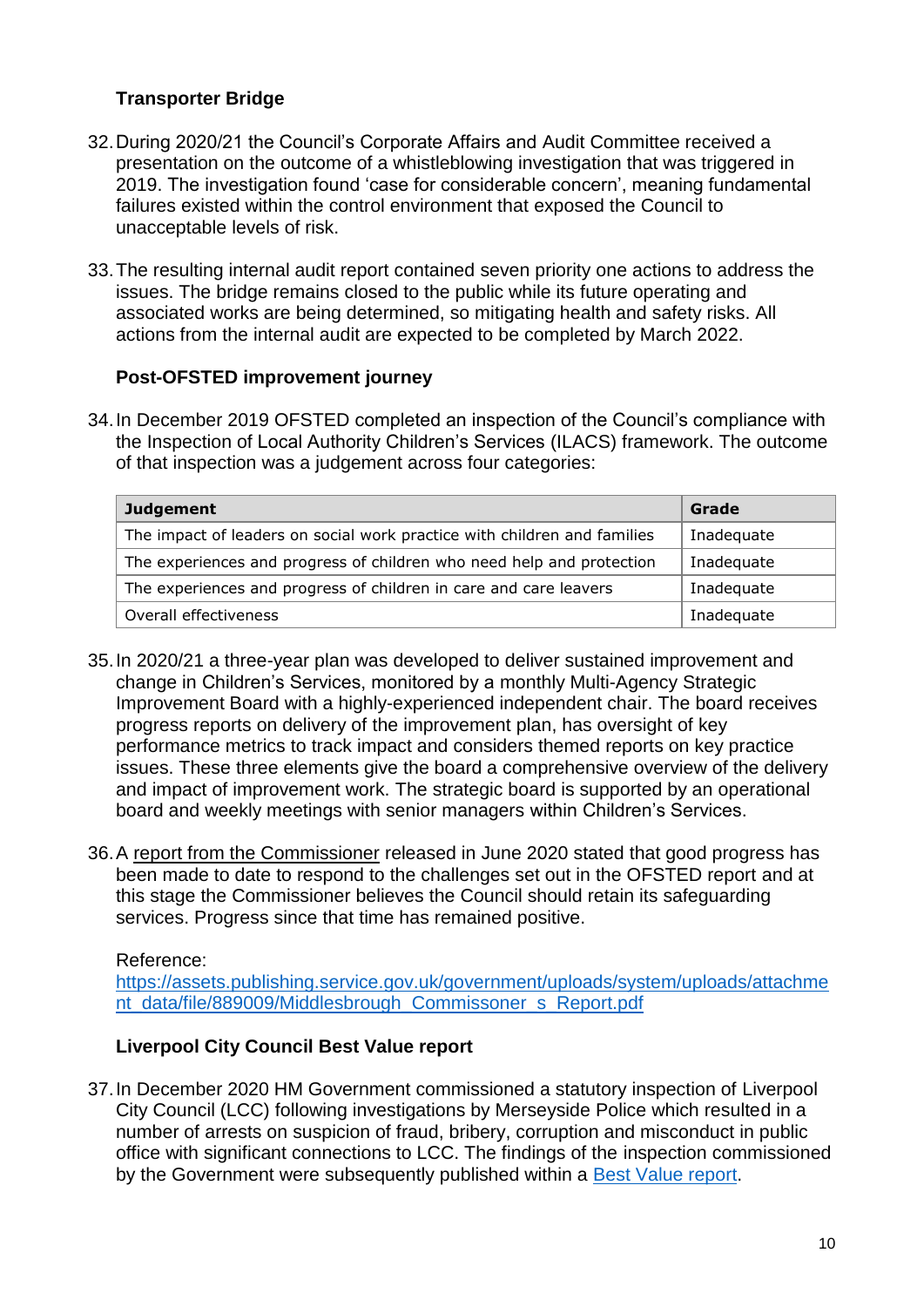Reference:

[https://assets.publishing.service.gov.uk/government/uploads/system/uploads/attachme](https://assets.publishing.service.gov.uk/government/uploads/system/uploads/attachment_data/file/976197/Liverpool_Best_Value_inspection_report.pdf) [nt\\_data/file/976197/Liverpool\\_Best\\_Value\\_inspection\\_report.pdf](https://assets.publishing.service.gov.uk/government/uploads/system/uploads/attachment_data/file/976197/Liverpool_Best_Value_inspection_report.pdf)

38.In line with the Council's commitment to learning lessons from governance failings elsewhere, a self-assessment has been completed against the recommendations arising from the inspection and resulting actions embedded within this statement where necessary.

### **Middlesbrough Development Company activity during 2020/21**

- 39.Middlesbrough Development Company (MDC) is a local authority trading wholly-owned company limited by shares, with the Council as the sole shareholder.
- 40.During 2020/21 MDC met monthly. From January 2021, key decisions taken by the company have been published at [www.middlesbroughdevelopmentcompany.co.uk.](http://www.middlesbroughdevelopmentcompany.co.uk/)
- 41.The Council's Section 151 Officer and Monitoring Officer began to receive all agendas, reports and minutes for the company during 2020/21, in line with the planned action from the 2019/20 Annual Governance Statement. Information on decisions made will also be reflected within the quarterly capital monitoring report to elected members.

## **Surveillance**

42.The Council reviewed its policies relating to overt and covert surveillance during the year and identified a number of areas in which controls should be strengthened. An overarching Surveillance Policy, which will cover CCTV, RIPA, non-RIPA covert surveillance and the surveillance of employees will be brought forward for Executive approval during 2021/22. Approval of this policy will entail a number of procedural changes within CCTV (addressing the findings of the internal audit of CCTV undertaken during the year) and non-RIPA covert surveillance practice. An annual report on surveillance will be presented to Corporate Affairs and Audit Committee from 2022.

## **Position statement against the Council's Code of Corporate Governance**

#### **Self-assessment**

- 43.The Council has completed a position statement against its Code of Corporate Governance for the 2020/21 year, informed by:
	- the professional opinion of statutory and other officers with responsibility for the development and maintenance of the Council's internal control environment;
	- reports from Overview and Scrutiny, and Corporate Affairs and Audit Committee's examinations of governance processes; and
	- findings from Internal Audit's review programme, and engagement with the Council's external auditor.
- 44.The detailed position statement is at Appendix 2 and is reflective of governance risk levels as outlined in the Council's strategic and directorate risk registers.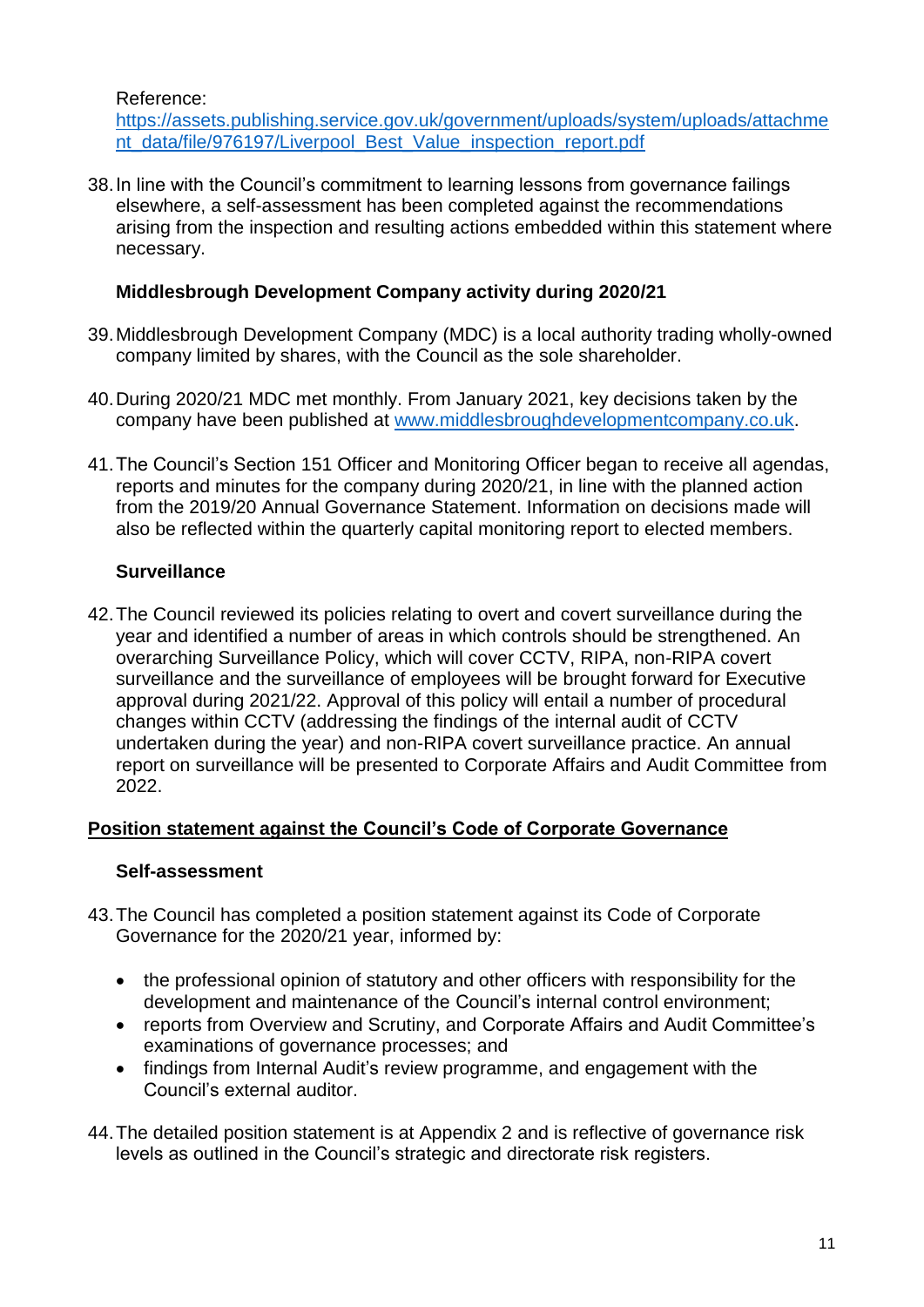45.In summary, the Council considers that it continues to demonstrate generally sound governance, however it is clear that remain some control weaknesses to be addressed. In addition, a number of actions have also rolled over to 2021/22, having been delayed as a result of the impact of the COVID-19 pandemic on the Council.

#### **Internal Audit opinion**

- 46.The work of internal audit is governed by the Public Sector Internal Audit Standards (PSIAS) and the Council's audit charter. These require the Head of Internal Audit to bring an annual report to the Corporate Affairs and Audit Committee. The report must include an opinion on the adequacy and effectiveness of the Council's framework of governance, risk management and control.
- 47.The overall opinion of the Head of Internal Audit on the framework of governance, risk management and control operating at the Council is that it provides **Reasonable Assurance**. No reliance was placed on the work of other assurance providers in reaching this opinion.
- 48.In giving this opinion, attention is drawn to the following significant control weakness which is considered relevant to the preparation of the 2020/21 Annual Governance Statement.
- 49.An audit of the CCTV schemes operated across the Council found that there is no central register available that identifies the location of all CCTV camera equipment across the Council. Therefore, the Council is unable to confirm that all CCTV schemes are compliant with the Surveillance Camera Code of Practice and the relevant legislation.
- 50.The overall opinion given above is based on work that has been undertaken directly by internal audit, and on cumulative knowledge gained through our ongoing liaison and planning with officers. However, in giving the opinion, we would note that COVID-19 has significantly affected the Council over the last year, with a wide ranging impact on business operations and controls. While the work of internal audit is directed to the areas that are most at risk, or provide most value for the Council, it is not possible to conclude on the full extent of the impact of COVID-19 on the Council's operations.

## **External Audit opinion**

51.The opinion of the Council's External Auditor will be provided to Corporate Audit and Affairs Committee alongside the final version of this document. The External Auditor has commented on this draft document.

## **Conclusion**

- 52.This Annual Governance Statement demonstrates that the Council has in place a generally sound system of governance, with some control weaknesses to be addressed.
- 53.The information set out in this statement has been used to identify a number of actions for 2020/21 to ensure continuous improvement in the Council's corporate governance, which are summarised at Appendix 3.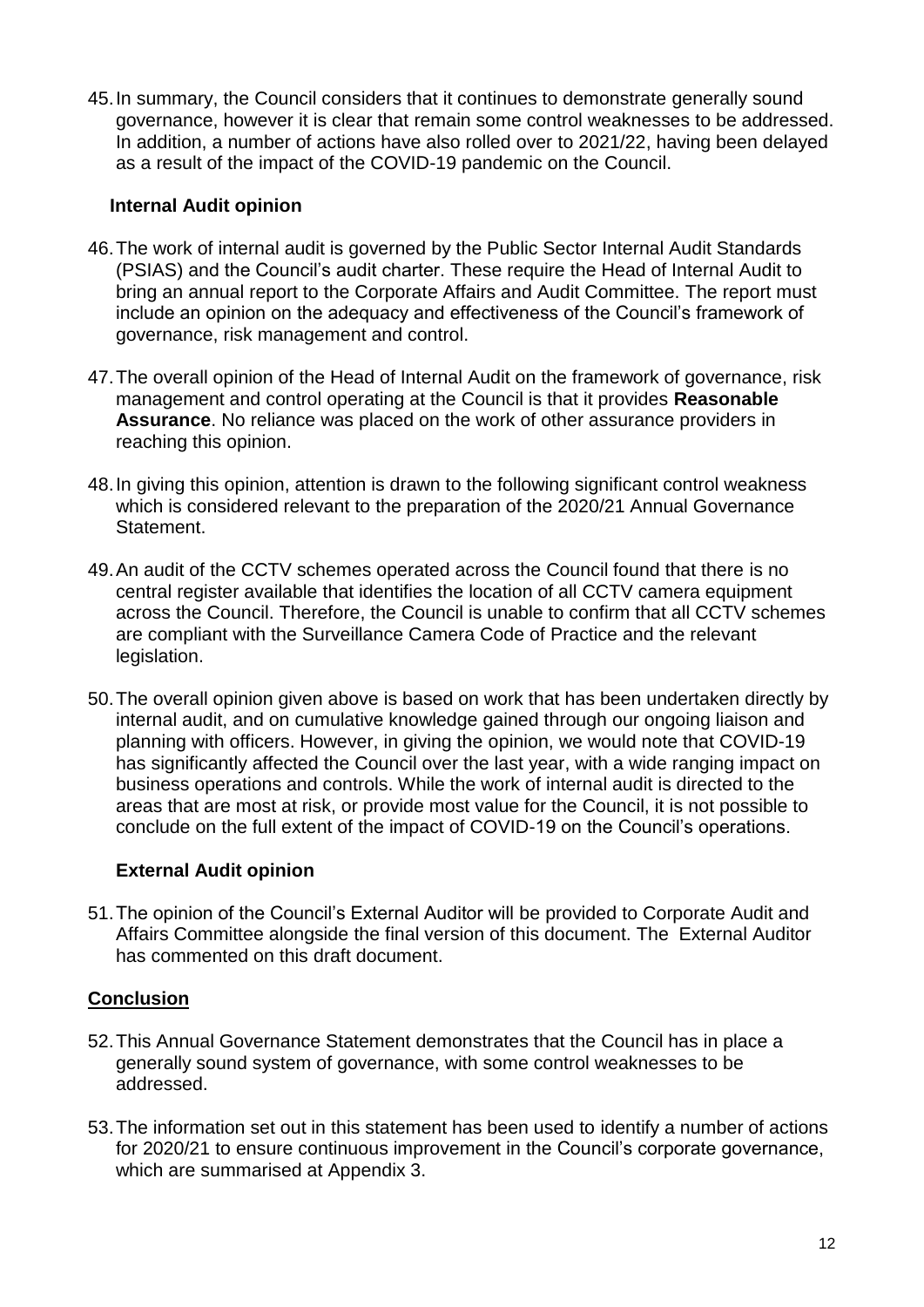54.The Council is committed to delivering these improvements during the year, and progress against actions will be monitored by the Corporate Governance Board that is in place to ensure ongoing compliance with the Council's Local Code of Corporate Governance.

Signed on behalf of Middlesbrough Council

Andy Preston Elected Mayor of Middlesbrough Xx/xx/xx

Tony Parkinson Chief Executive Xx/xx/xx

Ian Wright Director of Finance (Section 151 Officer) Xx/xx/xx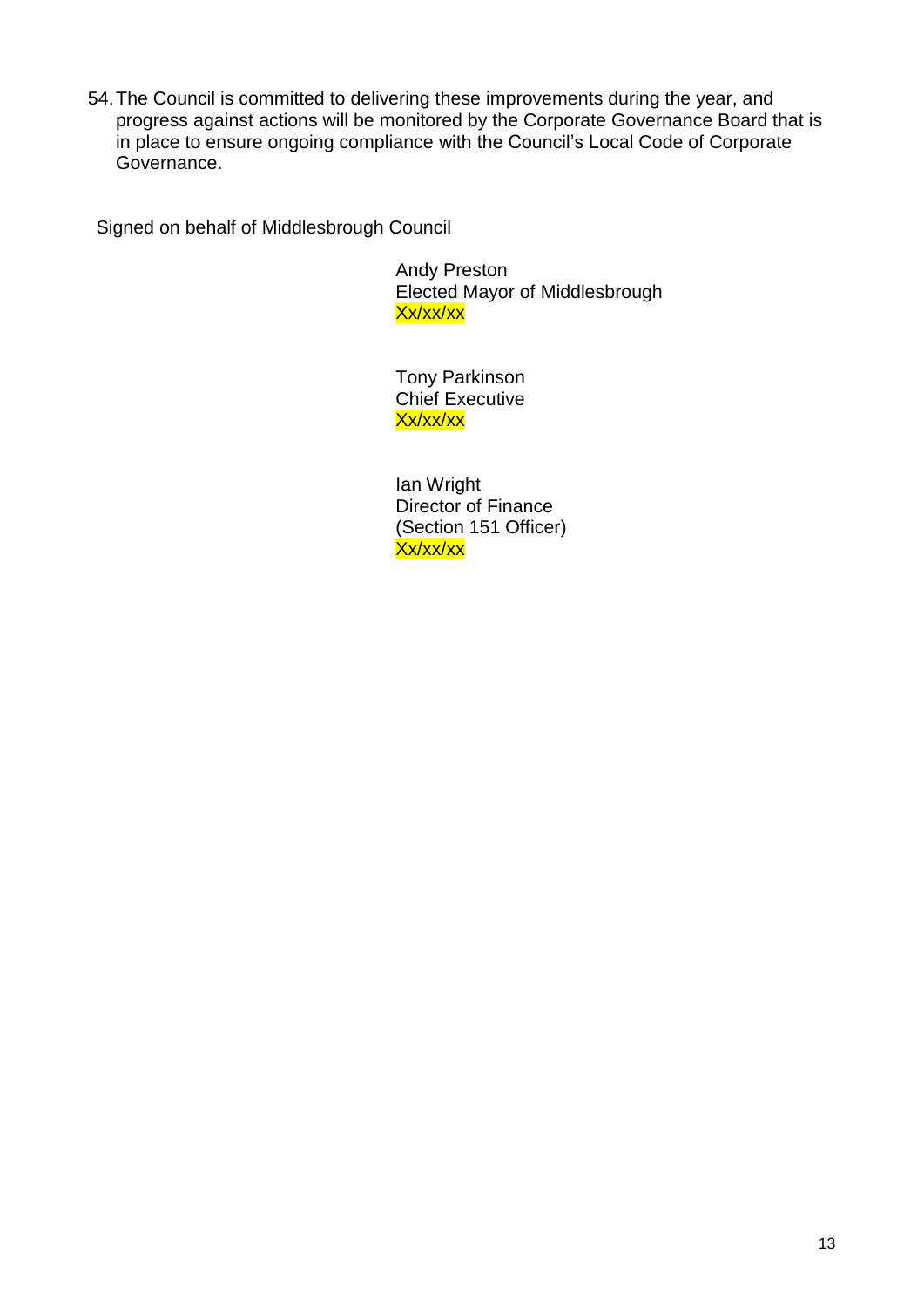

#### **Appendix 1: Middlesbrough Council Committee Structure 2020/21**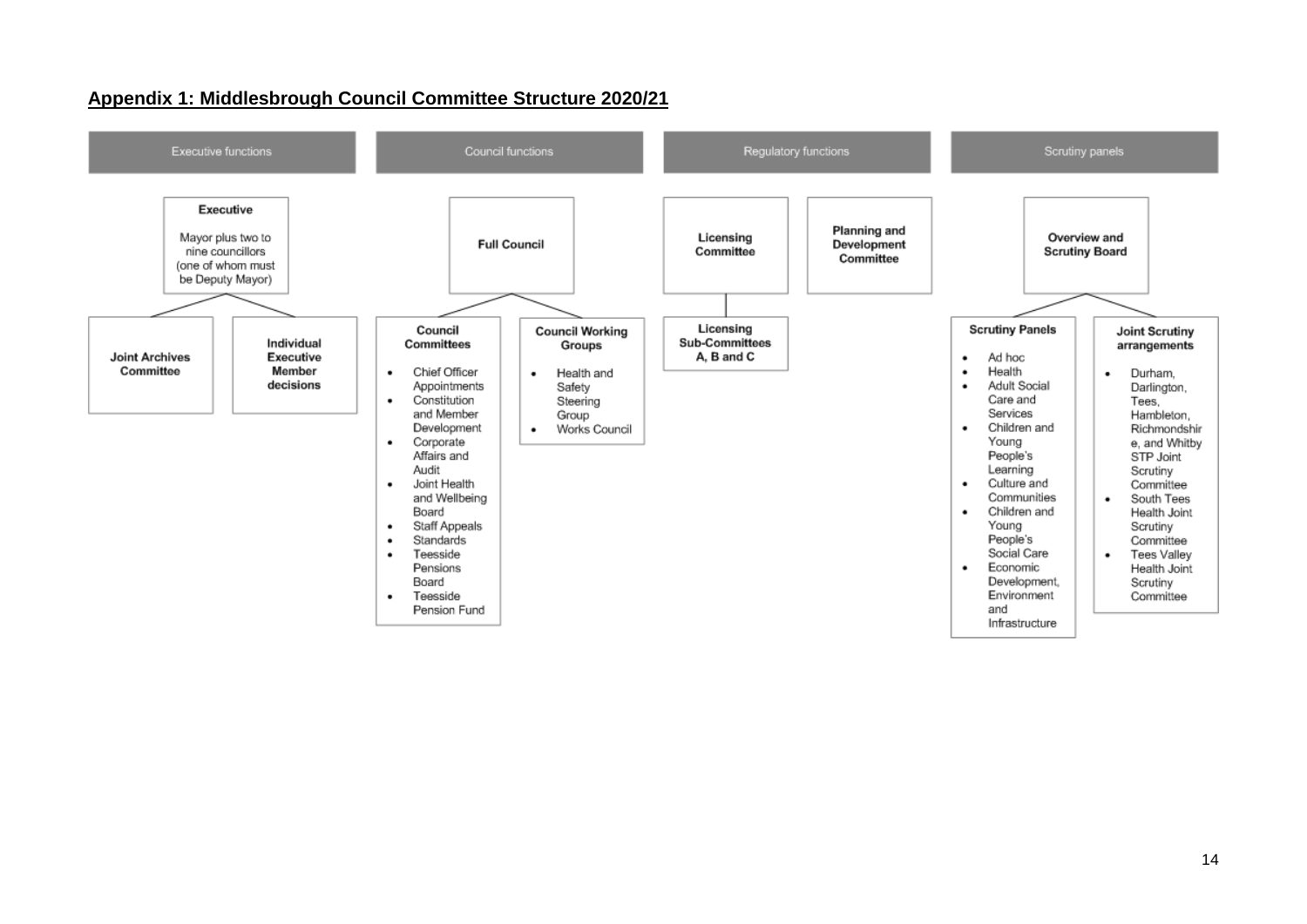## **Appendix 2: Position statement against the Council's Code of Corporate Governance**

|                                                                                                                                                                                                                                   | <b>Local Code of Corporate Governance</b>                                                                                                                                                                                                                                                                                                                                                                                                                                                                                                                                                                                                                                                                                                               |                                                                                                                                                                                                                                                                                                                                                                                                                                                                                                                                                                                                                                                                                                                                                                                                                                                                                                                                                                                                                                                                                                                                                                                                                                                                                                                                                                                                                                                                                                                                                                                                                                                                                                                                                                                                          | Self-assessment                                                                                                                                                                                                                                                                                                                                                                                                                                                                                                                                                                                                                                                                                                                                                                                                                                                                                                                                                                                                                                                                                                                                                                                                                                                                                                                                                                                                                                         |
|-----------------------------------------------------------------------------------------------------------------------------------------------------------------------------------------------------------------------------------|---------------------------------------------------------------------------------------------------------------------------------------------------------------------------------------------------------------------------------------------------------------------------------------------------------------------------------------------------------------------------------------------------------------------------------------------------------------------------------------------------------------------------------------------------------------------------------------------------------------------------------------------------------------------------------------------------------------------------------------------------------|----------------------------------------------------------------------------------------------------------------------------------------------------------------------------------------------------------------------------------------------------------------------------------------------------------------------------------------------------------------------------------------------------------------------------------------------------------------------------------------------------------------------------------------------------------------------------------------------------------------------------------------------------------------------------------------------------------------------------------------------------------------------------------------------------------------------------------------------------------------------------------------------------------------------------------------------------------------------------------------------------------------------------------------------------------------------------------------------------------------------------------------------------------------------------------------------------------------------------------------------------------------------------------------------------------------------------------------------------------------------------------------------------------------------------------------------------------------------------------------------------------------------------------------------------------------------------------------------------------------------------------------------------------------------------------------------------------------------------------------------------------------------------------------------------------|---------------------------------------------------------------------------------------------------------------------------------------------------------------------------------------------------------------------------------------------------------------------------------------------------------------------------------------------------------------------------------------------------------------------------------------------------------------------------------------------------------------------------------------------------------------------------------------------------------------------------------------------------------------------------------------------------------------------------------------------------------------------------------------------------------------------------------------------------------------------------------------------------------------------------------------------------------------------------------------------------------------------------------------------------------------------------------------------------------------------------------------------------------------------------------------------------------------------------------------------------------------------------------------------------------------------------------------------------------------------------------------------------------------------------------------------------------|
| <b>Principle / supporting principles</b>                                                                                                                                                                                          | To meet these requirements, the Council<br>will:                                                                                                                                                                                                                                                                                                                                                                                                                                                                                                                                                                                                                                                                                                        | Evidence of compliance with this principle                                                                                                                                                                                                                                                                                                                                                                                                                                                                                                                                                                                                                                                                                                                                                                                                                                                                                                                                                                                                                                                                                                                                                                                                                                                                                                                                                                                                                                                                                                                                                                                                                                                                                                                                                               | <b>Action(s) identified</b>                                                                                                                                                                                                                                                                                                                                                                                                                                                                                                                                                                                                                                                                                                                                                                                                                                                                                                                                                                                                                                                                                                                                                                                                                                                                                                                                                                                                                             |
| Behaving with integrity, demonstrating strong<br>commitment to ethical values and respecting the<br>rule of law.<br>Behaving with integrity<br>Demonstrating strong commitment to<br>ethical values<br>Respecting the rule of law | Work diligently and with integrity to achieve<br>$\bullet$<br>the Elected Mayor's Priorities for<br>Middlesbrough.<br>Clearly document expected behaviours,<br>$\bullet$<br>and decision-making processes, for<br>members and officers, and regularly review<br>these.<br>Effectively communicate expected<br>$\bullet$<br>behaviours to members and officers, and<br>provide appropriate training on ethical<br>behaviour.<br>Ensure members, statutory officers, other<br>$\bullet$<br>key post holders are able and supported to<br>fulfil their duties and meet their<br>responsibilities.<br>Ensure compliance by maintaining<br>effective audit committee, internal audit<br>and scrutiny functions, and standards and<br>disciplinary processes. | Constitution and supporting documentation<br>$\bullet$<br>clearly set out expected behaviours and<br>decision-making processes, including<br>member and officer relationships, codes of<br>conduct, financial procedure rules and<br>schemes of delegation. Constitution<br>updated during 2020 to reflect COVID<br>impacts to ensure meetings continued to<br>be conducted effectively and in line with<br>best practice. Additional guidance was<br>issued to support this.<br>Corporate values (one of which is integrity)<br>$\bullet$<br>in place and embedded within employee<br>recruitment and selection, induction,<br>appraisal and development. They were<br>refreshed during 2020/21.<br>Comprehensive member induction process<br>$\bullet$<br>and member development programme was<br>delivered for the first year of the current<br>term of office (19/20).<br>Member and officer declarations of<br>$\bullet$<br>interests registers in place, and requested<br>to be updated annually but there is a<br>requirement that Members notify the<br>Monitoring Officer electronically of any<br>changes through the Council's committee<br>management system, Modern.gov.<br>Training for members on the code of<br>$\bullet$<br>conduct in place with a high level of<br>compliance, and with all members<br>individually signed up to the code. The<br>action to deliver refreshed training in 20/21<br>has been slipped to 2021/22 as a result of<br>COVID and its impact on capacity to<br>deliver.<br>Comprehensive member handbook in<br>$\bullet$<br>place to provide guidance and signpost<br>support, and members' enquiries service in<br>place to assist with casework and data<br>requests.<br>Statutory officers clearly identified and<br>appropriately supported. The Council | Continue to develop the officer scheme of<br>$\bullet$<br>delegation as part of work to further<br>strengthen then constitution decision<br>making governance.<br>Implement a case management tool to<br>$\bullet$<br>complement the revised member enquiries<br>process for those Councillors who wish to<br>use it.<br>Deliver training to members on use of<br>$\bullet$<br>social media.<br>Agree a revised code of conduct for<br>$\bullet$<br>members and deliver training on it to all<br>members, including training on ethics.<br>Complete mandatory refresher training on<br>$\bullet$<br>the officer and member protocol within<br>Middlesbrough Council's constitution for all<br>members and senior officers.<br>Procurement practice to be revised as<br>$\bullet$<br>required once government regulations /<br>legislation issued in relation to general and<br>NHS procurement changes post UK exit<br>from the European Union.<br>Develop a Member code of conduct<br>$\bullet$<br>protocol for licencing matters to<br>complement the planning code of conduct<br>already in place for that quasi-judicial<br>function.<br>Deliver refresher training for officers to<br>$\bullet$<br>remind them of their obligations under the<br>Officer code of conduct during 2021/22.<br>Member refresher training on the code of<br>$\bullet$<br>conduct will include information on<br>hospitality requirements and registers of<br>interests |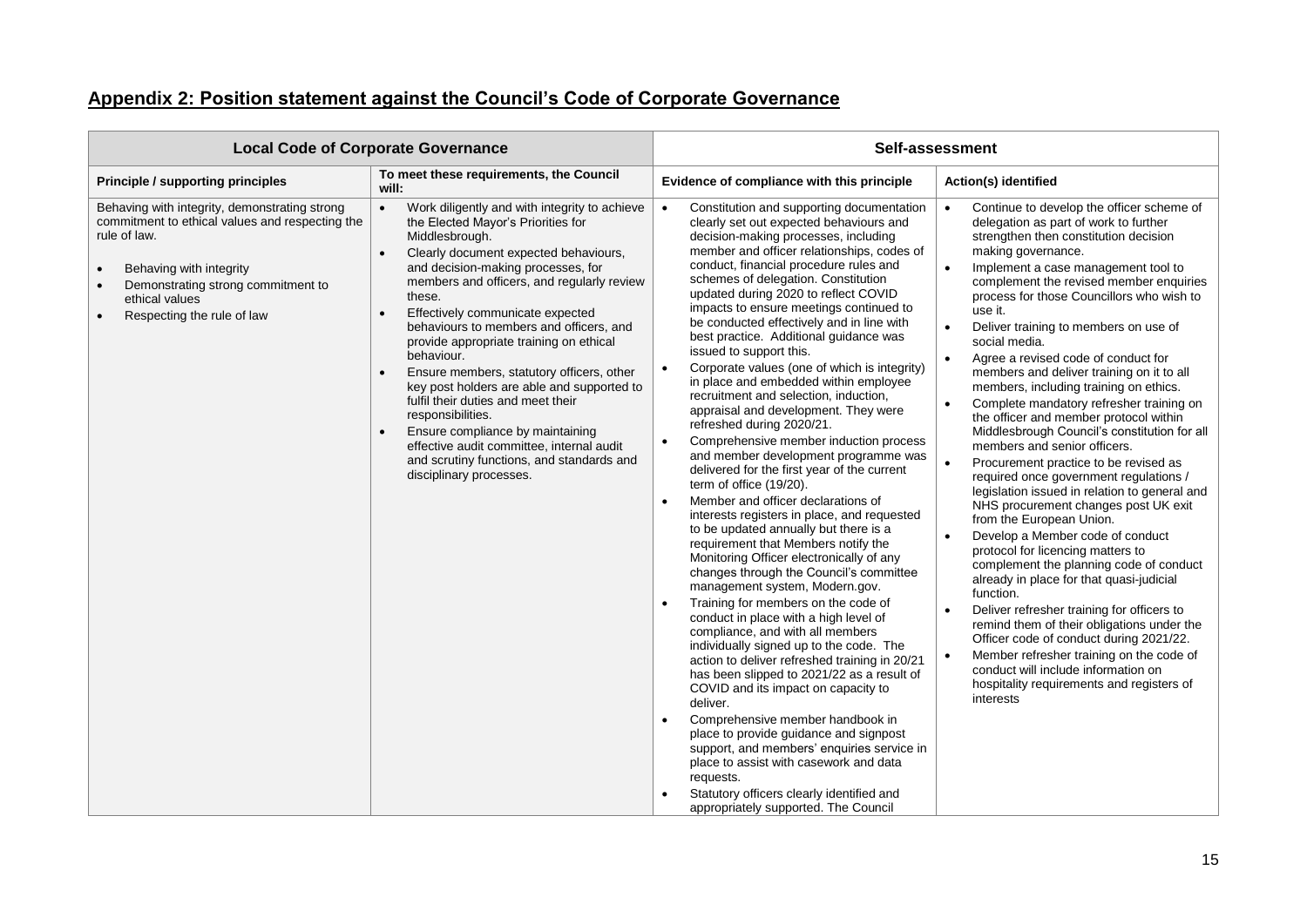| complies with the CIPFA statement on the<br>role of the Chief Financial Officer (2016).<br><b>Effective Corporate Affairs and Audit</b><br>Committee, internal audit and scrutiny<br>arrangements in place, with members<br>trained appropriately.<br>Policies in place for counter-fraud, bribery<br>and corruption; complaints; procurement;<br>and whistleblowing, and regularly                                                                  |
|------------------------------------------------------------------------------------------------------------------------------------------------------------------------------------------------------------------------------------------------------------------------------------------------------------------------------------------------------------------------------------------------------------------------------------------------------|
| reviewed.<br>Member standards arrangements and<br>employee disciplinary procedures in place<br>and updated regularly.<br>Proactive approach to equality and<br>inclusion in place, engaging staff, acting on<br>intelligence and reporting progress. The<br>Council has engaged staff online (and<br>offline for staff with no ICT access) during<br>Covid using a variety of methods to<br>support maintenance of a positive,<br>inclusive culture. |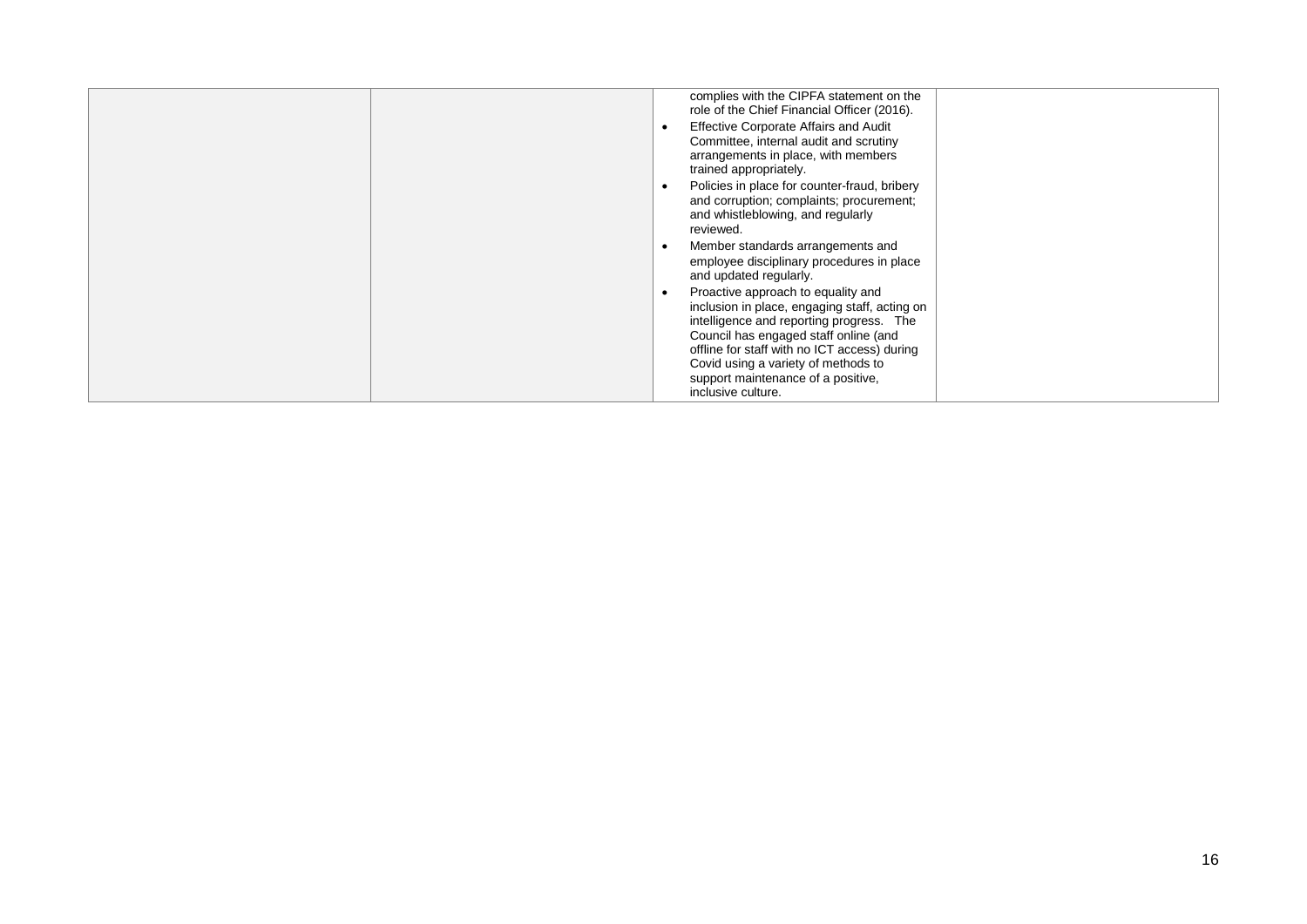|                                                                                                                                                                                                                                     | <b>Local Code of Corporate Governance</b>                                                                                                                                                                                                                                                                                                                                                                                                                                                                                                                                                                                                                                                                                                                                                                                                                                                                                           |                                                                                                                                                                                                                                                                                                                                                                                                                                                                                                                                                                                                                                                                                                                                                                                                                                                                                                                                                                                                                                                                                                                                                                                                                                                                                                                                                                                                                                                                                                                                                                                                                                                                                                                                                                                                                                                                                                                           | Self-assessment                                                                                                                                                                                                                                                                                                                                                                                                                                                                                                                                                                                                                                                                                                                          |
|-------------------------------------------------------------------------------------------------------------------------------------------------------------------------------------------------------------------------------------|-------------------------------------------------------------------------------------------------------------------------------------------------------------------------------------------------------------------------------------------------------------------------------------------------------------------------------------------------------------------------------------------------------------------------------------------------------------------------------------------------------------------------------------------------------------------------------------------------------------------------------------------------------------------------------------------------------------------------------------------------------------------------------------------------------------------------------------------------------------------------------------------------------------------------------------|---------------------------------------------------------------------------------------------------------------------------------------------------------------------------------------------------------------------------------------------------------------------------------------------------------------------------------------------------------------------------------------------------------------------------------------------------------------------------------------------------------------------------------------------------------------------------------------------------------------------------------------------------------------------------------------------------------------------------------------------------------------------------------------------------------------------------------------------------------------------------------------------------------------------------------------------------------------------------------------------------------------------------------------------------------------------------------------------------------------------------------------------------------------------------------------------------------------------------------------------------------------------------------------------------------------------------------------------------------------------------------------------------------------------------------------------------------------------------------------------------------------------------------------------------------------------------------------------------------------------------------------------------------------------------------------------------------------------------------------------------------------------------------------------------------------------------------------------------------------------------------------------------------------------------|------------------------------------------------------------------------------------------------------------------------------------------------------------------------------------------------------------------------------------------------------------------------------------------------------------------------------------------------------------------------------------------------------------------------------------------------------------------------------------------------------------------------------------------------------------------------------------------------------------------------------------------------------------------------------------------------------------------------------------------|
| <b>Principle / supporting principles</b>                                                                                                                                                                                            | To meet these requirements, the Council<br>will:                                                                                                                                                                                                                                                                                                                                                                                                                                                                                                                                                                                                                                                                                                                                                                                                                                                                                    | Evidence of compliance with this principle                                                                                                                                                                                                                                                                                                                                                                                                                                                                                                                                                                                                                                                                                                                                                                                                                                                                                                                                                                                                                                                                                                                                                                                                                                                                                                                                                                                                                                                                                                                                                                                                                                                                                                                                                                                                                                                                                | Action(s) identified                                                                                                                                                                                                                                                                                                                                                                                                                                                                                                                                                                                                                                                                                                                     |
| Ensuring openness and comprehensive<br>stakeholder engagement.<br><b>Openness</b><br>Engaging comprehensively with<br>institutional stakeholders<br>Engaging with individual citizens and<br>$\bullet$<br>service users effectively | Document and operate a culture of<br>$\bullet$<br>openness and transparency within the<br>organisation.<br>Maintain a culture of accountability, so that<br>$\bullet$<br>members and officers understand what<br>they are accountable for and to whom they<br>are accountable.<br>Consult appropriately with stakeholders on<br>$\bullet$<br>the development of its budget, key plans<br>and service development.<br>Maintain effective decision making<br>$\bullet$<br>processes, ensuring that reports to<br>decision makers clearly set out stakeholder<br>views where relevant.<br><b>Publish all Executive and Committee</b><br>reports and decision papers, unless there<br>is a legitimate need to preserve<br>confidentialities on the basis of the<br>statutory tests.<br>Publish on its website information on the<br>Council's strategies, plans and finances as<br>well as on outcomes, achievements and<br>challenges. | Stated commitments to transparency within<br>$\bullet$<br>the Strategic Plan and supporting<br>strategies such as the Information Strategy<br>and annual SIRO Report.<br>Constitution and supporting documentation<br>$\bullet$<br>clearly set outs accountabilities and<br>delegated authorities.<br>Consultation on Strategic Plan priorities;<br>$\bullet$<br>and annual budget consultation in place.<br>Corporate consultation and impact<br>$\bullet$<br>assessment policy in place (refreshed<br>during 2020/21), ensuring that<br>stakeholders (including third party<br>providers) are engaged appropriately and<br>views considered in decision making.<br>Committee diary planner published on an<br>$\bullet$<br>annual basis, approved by members and<br>accessible via the Council's website.<br>Executive Forward Work Programme in<br>$\bullet$<br>place, setting out planned decisions in the<br>coming four months on the online<br>committee system.<br>All public Executive and Committee<br>$\bullet$<br>agendas, papers and minutes are<br>published via the Council's website.<br>Officer-delegated decisions are also<br>published.<br>Virtual meeting solutions in place for<br>$\bullet$<br>Councillor meetings while Covid-19<br>restrictions are in force to ensure<br>transparency around decision-making.<br>Key strategies and plans are clearly<br>$\bullet$<br>published on the Council's website / open<br>data site, and regularly updated.<br>Information on performance and<br>$\bullet$<br>expenditure sent to all households<br>annually as part of Council Tax billing.<br>The Council complies with Open Data<br>$\bullet$<br>requirements, publishing statutorily<br>required and other datasets such as the<br>Freedom of Information Act publication<br>scheme on its open data site. The Council<br>proactively seeks to publish information for<br>which there is a demand. | Continue to implement a scheme of sub-<br>delegations where appropriate to further<br>improve governance around officer<br>delegated decisions.<br>Undertake a review of digital engagement<br>capabilities post Covid-19 including the<br>Council's website to meet appetite for<br>digital engagement.<br>Agree a revised code of conduct for<br>members and deliver training on it to all<br>members, including training on ethics.<br>Member refresher training on the code of<br>conduct will include information on<br>hospitality requirements and registers of<br>interests.<br>Deliver refresher training for officers to<br>$\bullet$<br>remind them of their obligations under the<br>Officer code of conduct during 2021/22. |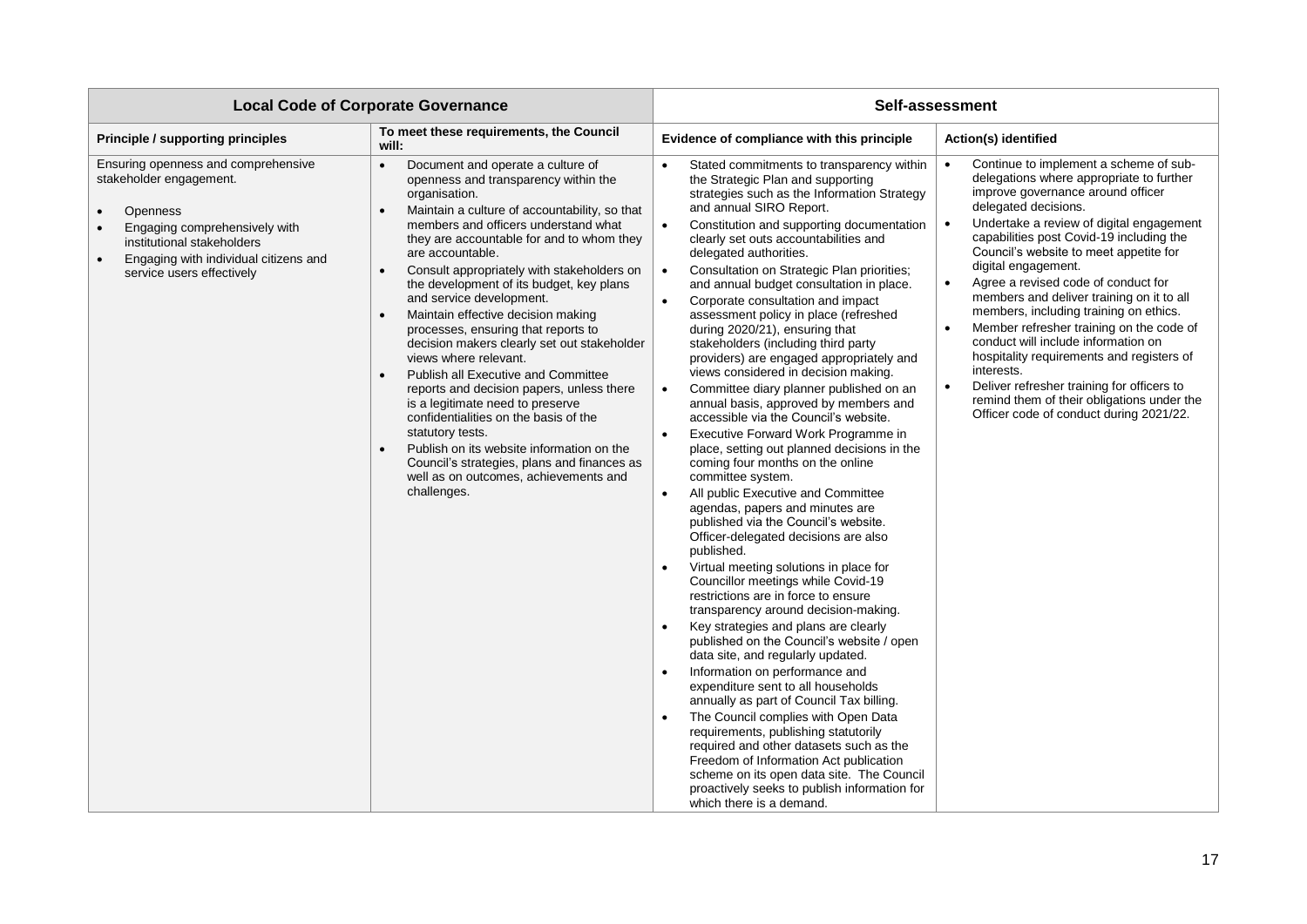| communications strategies to advance in<br>the current approach. |  |  | Plans with the digital and marketing and |
|------------------------------------------------------------------|--|--|------------------------------------------|
|------------------------------------------------------------------|--|--|------------------------------------------|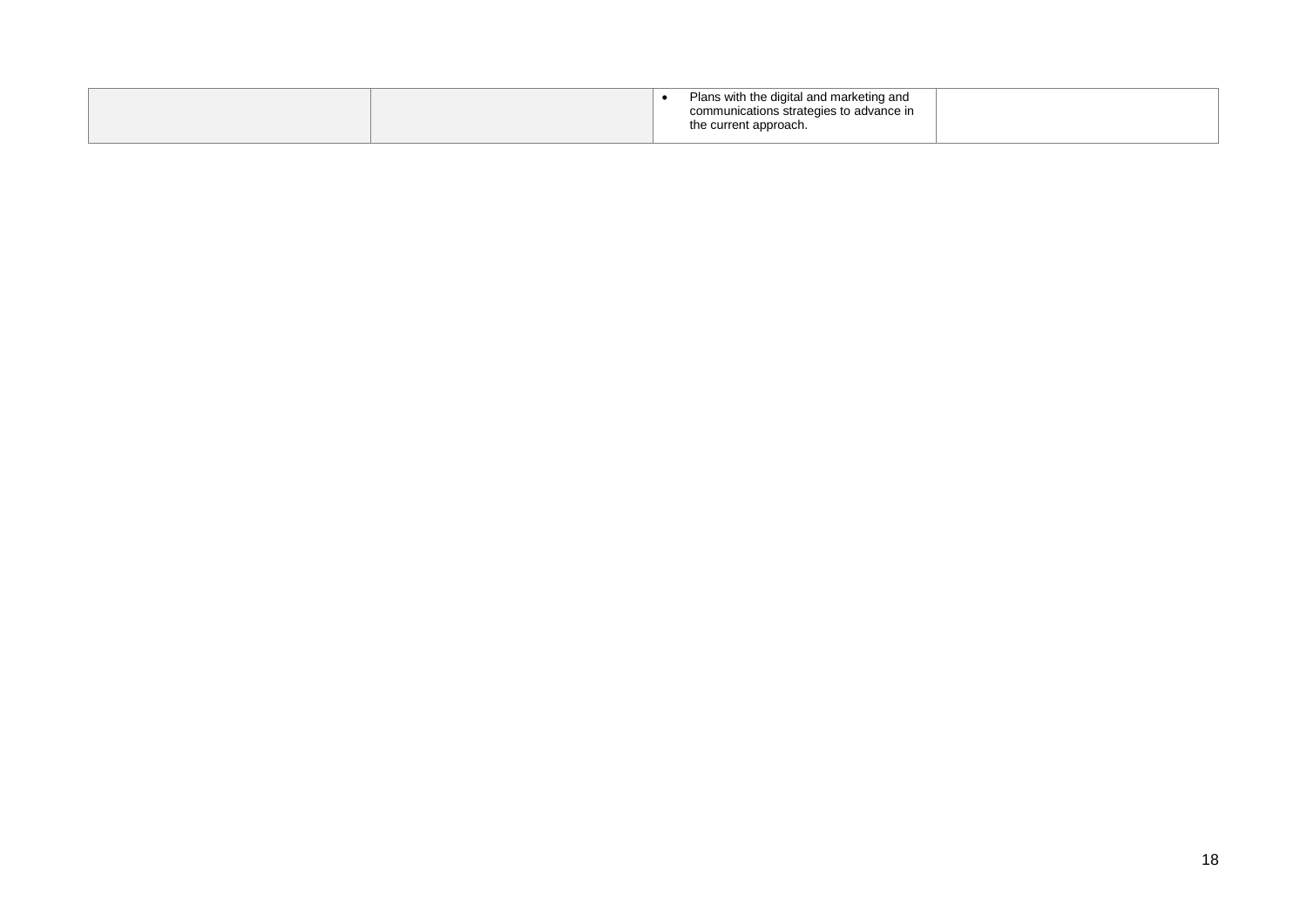| <b>Local Code of Corporate Governance</b>                                                                                                                                    |                                                                                                                                                                                                                                                                                                                                                                                                                                                                                                                                                                                                                                                                                                                 | Self-assessment                                                                                                                                                                                                                                                                                                                                                                                                                                                                                                                                                                                                                                                                                                                                                                                                                                                                                                                                                                                                                                                                                                                                                                                                                                                                                                                                                                                                                                                           |                                                                                                                                                                                                                                                                                                                             |  |
|------------------------------------------------------------------------------------------------------------------------------------------------------------------------------|-----------------------------------------------------------------------------------------------------------------------------------------------------------------------------------------------------------------------------------------------------------------------------------------------------------------------------------------------------------------------------------------------------------------------------------------------------------------------------------------------------------------------------------------------------------------------------------------------------------------------------------------------------------------------------------------------------------------|---------------------------------------------------------------------------------------------------------------------------------------------------------------------------------------------------------------------------------------------------------------------------------------------------------------------------------------------------------------------------------------------------------------------------------------------------------------------------------------------------------------------------------------------------------------------------------------------------------------------------------------------------------------------------------------------------------------------------------------------------------------------------------------------------------------------------------------------------------------------------------------------------------------------------------------------------------------------------------------------------------------------------------------------------------------------------------------------------------------------------------------------------------------------------------------------------------------------------------------------------------------------------------------------------------------------------------------------------------------------------------------------------------------------------------------------------------------------------|-----------------------------------------------------------------------------------------------------------------------------------------------------------------------------------------------------------------------------------------------------------------------------------------------------------------------------|--|
| Principle / supporting principles                                                                                                                                            | To meet these requirements, the Council<br>will:                                                                                                                                                                                                                                                                                                                                                                                                                                                                                                                                                                                                                                                                | Evidence of compliance with this principle                                                                                                                                                                                                                                                                                                                                                                                                                                                                                                                                                                                                                                                                                                                                                                                                                                                                                                                                                                                                                                                                                                                                                                                                                                                                                                                                                                                                                                | Action(s) identified                                                                                                                                                                                                                                                                                                        |  |
| Defining outcomes in terms of sustainable<br>economic, social and environmental benefits.<br>Defining outcomes<br>Sustainable economic, social and<br>environmental benefits | Clearly set out its contribution to delivery of<br>$\bullet$<br>the Mayor's priorities for Middlesbrough,<br>and use this as the basis for its overall<br>strategy, planning and other decisions.<br>Define outcomes through robust<br>consideration of appropriate evidence<br>bases, such as the Joint Strategic Needs<br>Assessment.<br>Ensure that it delivers defined outcomes<br>$\bullet$<br>on a sustainable basis within available<br>resources.<br>Effectively identify and manage risks to the<br>$\bullet$<br>achievement of targeted outcomes.<br>Manage customer expectations effectively<br>when determining priorities to make best<br>use of resources, and ensure fair access to<br>services. | <b>Strategic Plan and Directorate Priorities</b><br>$\bullet$<br>Plans clearly outline how the Council plans<br>to deliver the Mayor's priorities for<br>Middlesbrough, including key measures of<br>success.<br>Strategic Plan is part of the Council's<br>$\bullet$<br>policy framework - reports to decision<br>makers set out how recommendations<br>would impact on strategic objectives if<br>approved.<br>Joint Strategic Needs Assessment and<br>$\bullet$<br>supporting assessments in place for<br>children and young people - the children<br>and young people's assessment was<br>refreshed during 2017/18. Market position<br>statements use needs assessments to<br>inform commissioning priorities.<br>Corporate planning cycle considers<br>$\bullet$<br>targeted outcomes and annual budgeting<br>over the medium-term within the context of<br>the Council's Medium-Term Financial Plan<br>and Capital Investment Strategy.<br>Performance, Risk and Programme and<br>$\bullet$<br>Project Management frameworks provide<br>for regularly tracking of progress and<br>addressing issues and risks, with reporting<br>to members and senior managers as<br>appropriate.<br>Consultation on Strategic Plan priorities;<br>$\bullet$<br>and annual budget consultation in place.<br>Customer Strategy and Charter in place,<br>$\bullet$<br>identifying what customers can expect<br>from the Council, alongside specific<br>service eligibility criteria. | Refresh the JSNA for children and young<br>people this year to refresh data and<br>complete the Adults and Older persons<br>sections.<br>Review the decision making of<br>Middlesbrough Development Company to<br>assess compliance with best practice in<br>relation to asset disposals and acquisitions<br>during 2020/21 |  |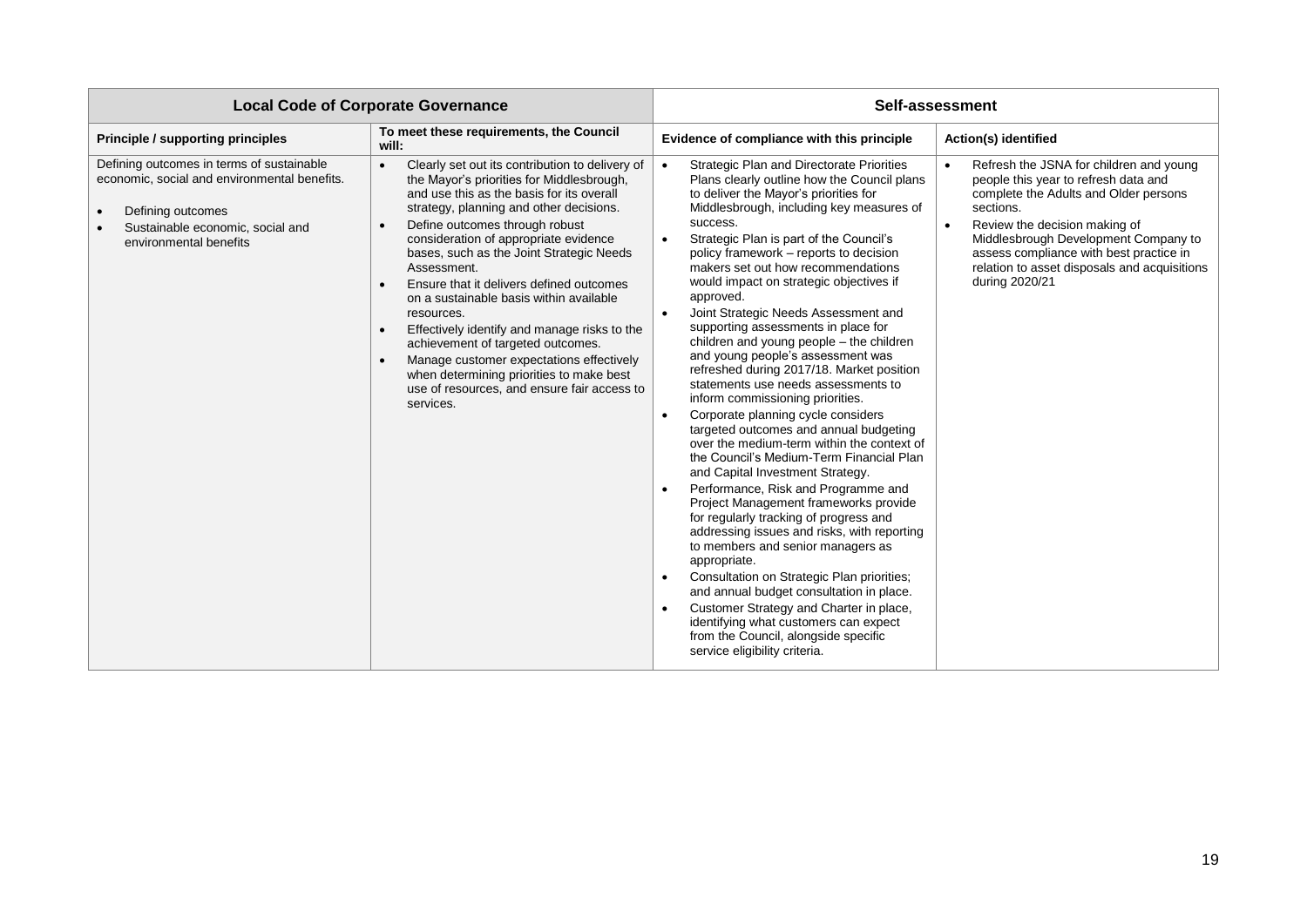| <b>Local Code of Corporate Governance</b>                                                                                                                                                                    |                                                                                                                                                                                                                                                                                                                                                                                                                                                                                                                                                                                                                                                                                                                                                                                                                                                                                                                                                                                                                                    | Self-assessment                                                                                                                                                                                                                                                                                                                                                                                                                                                                                                                                                                                                                                                                                                                                                                                                                                                                                                                                                                                                                                                                                                                                                                                                                                                                        |                                                                                                                                                                                                                                                                                                                                                                                                                                                                                                                                                                                                                                                                                                                                                                                                                                                                                                |  |
|--------------------------------------------------------------------------------------------------------------------------------------------------------------------------------------------------------------|------------------------------------------------------------------------------------------------------------------------------------------------------------------------------------------------------------------------------------------------------------------------------------------------------------------------------------------------------------------------------------------------------------------------------------------------------------------------------------------------------------------------------------------------------------------------------------------------------------------------------------------------------------------------------------------------------------------------------------------------------------------------------------------------------------------------------------------------------------------------------------------------------------------------------------------------------------------------------------------------------------------------------------|----------------------------------------------------------------------------------------------------------------------------------------------------------------------------------------------------------------------------------------------------------------------------------------------------------------------------------------------------------------------------------------------------------------------------------------------------------------------------------------------------------------------------------------------------------------------------------------------------------------------------------------------------------------------------------------------------------------------------------------------------------------------------------------------------------------------------------------------------------------------------------------------------------------------------------------------------------------------------------------------------------------------------------------------------------------------------------------------------------------------------------------------------------------------------------------------------------------------------------------------------------------------------------------|------------------------------------------------------------------------------------------------------------------------------------------------------------------------------------------------------------------------------------------------------------------------------------------------------------------------------------------------------------------------------------------------------------------------------------------------------------------------------------------------------------------------------------------------------------------------------------------------------------------------------------------------------------------------------------------------------------------------------------------------------------------------------------------------------------------------------------------------------------------------------------------------|--|
| <b>Principle / supporting principles</b>                                                                                                                                                                     | To meet these requirements, the Council<br>will:                                                                                                                                                                                                                                                                                                                                                                                                                                                                                                                                                                                                                                                                                                                                                                                                                                                                                                                                                                                   | Evidence of compliance with this principle                                                                                                                                                                                                                                                                                                                                                                                                                                                                                                                                                                                                                                                                                                                                                                                                                                                                                                                                                                                                                                                                                                                                                                                                                                             | Action(s) identified                                                                                                                                                                                                                                                                                                                                                                                                                                                                                                                                                                                                                                                                                                                                                                                                                                                                           |  |
| Determining the interventions necessary to<br>optimise the achievement of the intended<br>outcomes.<br>Determining interventions<br>Planning interventions<br>Optimising achievement of intended<br>outcomes | Ensure reports to decision makers on<br>services are fair, balanced, and analyse<br>options and the risks associated with those<br>options, to ensure Best Value is achieved.<br>Ensure that external and internal<br>stakeholders are engaged with when the<br>Council is determining how services should<br>be planned and delivered, and the<br>outcome of consultations is considered<br>when decisions are made.<br>Ensure achievement of social value<br>through service planning and<br>commissioning.<br>Ensure that it has clear and robust<br>planning and control cycles for its strategic<br>and operational plans, priorities and<br>targets.<br>Determine appropriate KPIs to<br>demonstrate service and project<br>performance, and provide members and<br>senior managers with timely updates on<br>these.<br>Ensure medium and long term resource<br>planning is realistic, sustainable and<br>inclusive.<br>Prepare budgets that are aligned to the<br>strategic objectives of the organisation and<br>its MTFP. | Reports to decision makers developed<br>$\bullet$<br>using a standard format to ensure<br>effective, fair, and evidence-based<br>decision making.<br>Corporate consultation and impact<br>$\bullet$<br>assessment policy in place, ensuring that<br>stakeholders engaged appropriately and<br>views considered in decision making.<br>Strategic Procurement Strategy in place.<br>$\bullet$<br>Contract management framework now also<br>in place.<br>'How to do Business with Middlesbrough<br>$\bullet$<br>Council' guidance for providers in place.<br>Guide to social value in procurement and<br>$\bullet$<br>commissioning in place.<br>Annual reports to Corporate Affairs and<br>$\bullet$<br>Audit committee on disposals on the<br>grounds of social value provided where<br>appropriate.<br>Corporate planning cycle considers<br>$\bullet$<br>targeted outcomes and annual budgeting<br>over the medium-term within the context of<br>the Council's Medium-Term Financial Plan<br>and capital Investment Strategy.<br>Performance, Risk and Programme and<br>$\bullet$<br>Project Management frameworks provide<br>for regularly tracking of progress against<br>KPIs and addressing issues and risks, with<br>reporting to members and senior<br>managers as appropriate. | Continue to implement a scheme of sub-<br>delegations where appropriate to further<br>improve governance around officer<br>delegated decisions.<br>Transition to OPEN, the NEPO e-<br>$\bullet$<br>procurement system that is being put in<br>place for the North East, replacing the<br>current contract management framework<br>with an end to end product once fully<br>rollout. Rollout to commence from March<br>2022.<br>Review the council's report committee<br>formats and supporting processes to<br>ensure it continues to be robust and the<br>opportunity is taken to learn lessons from<br>Best Value reports completed by<br>government on the governance processes<br>of other councils.<br>Review the decision making of<br>Middlesbrough Development Company to<br>assess compliance with best practice in<br>relation to asset disposals and acquisitions<br>during 2020/21 |  |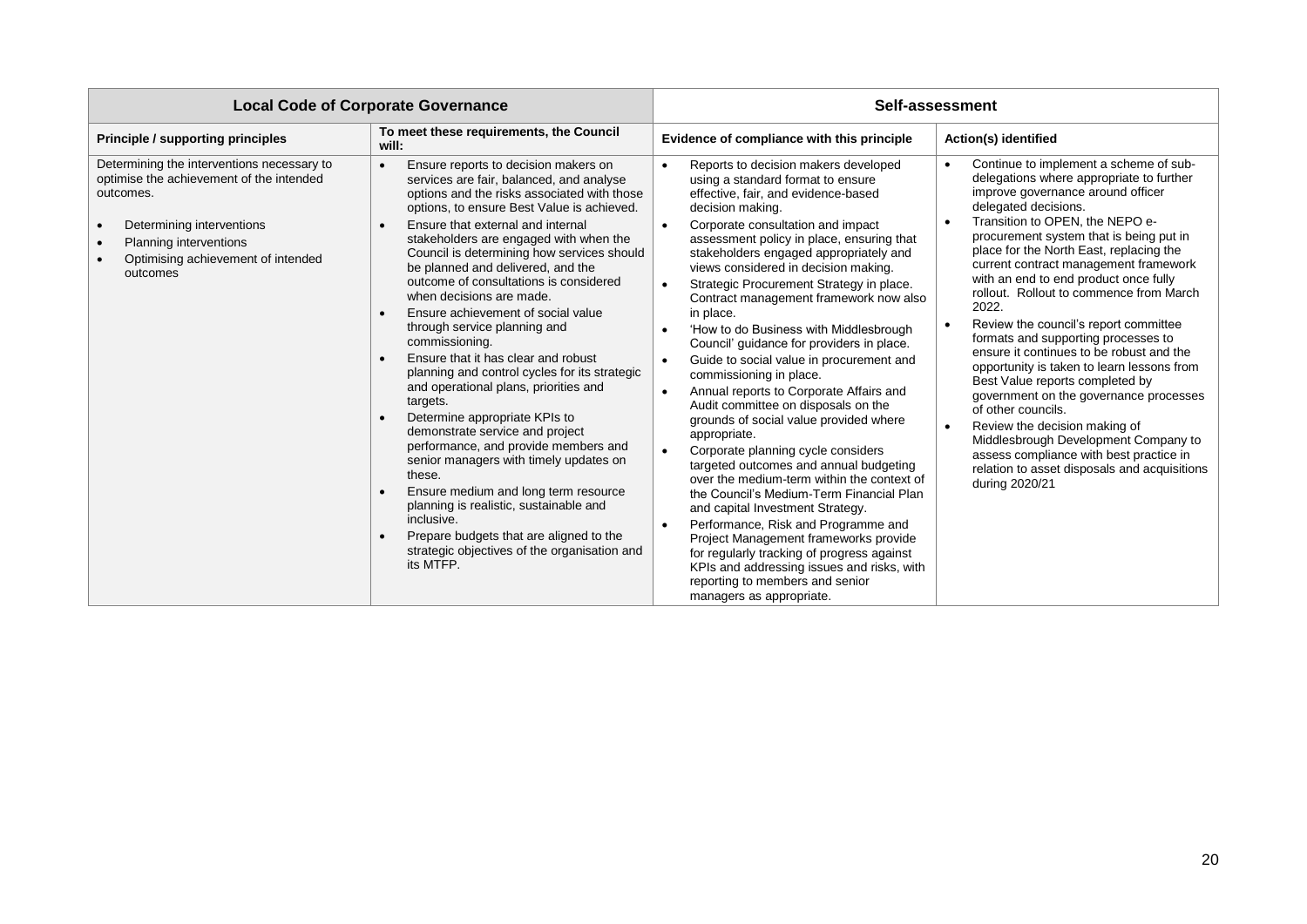| <b>Local Code of Corporate Governance</b>                                                                                                                                                                                                 |                                                                                                                                                                                                                                                                                                                                                                                                                                                                                                                                                                                                                                                                                                                                                                                                                                                                                                                                                                                                                                                                                                                                     | Self-assessment                                                                                                                                                                                                                                                                                                                                                                                                                                                                                                                                                                                                                                                                                                                                                                                                                                                                                                                                                                                                                                                                                                                                                                                                                                                                                                                                                                                                                                                                                                                                                                                                                                                               |                                                                                                                                                                                                                                                                                                                                                                                                                                                                                                                                                                                                                                                                                                                                                                                                                                                                                                                                                        |  |  |
|-------------------------------------------------------------------------------------------------------------------------------------------------------------------------------------------------------------------------------------------|-------------------------------------------------------------------------------------------------------------------------------------------------------------------------------------------------------------------------------------------------------------------------------------------------------------------------------------------------------------------------------------------------------------------------------------------------------------------------------------------------------------------------------------------------------------------------------------------------------------------------------------------------------------------------------------------------------------------------------------------------------------------------------------------------------------------------------------------------------------------------------------------------------------------------------------------------------------------------------------------------------------------------------------------------------------------------------------------------------------------------------------|-------------------------------------------------------------------------------------------------------------------------------------------------------------------------------------------------------------------------------------------------------------------------------------------------------------------------------------------------------------------------------------------------------------------------------------------------------------------------------------------------------------------------------------------------------------------------------------------------------------------------------------------------------------------------------------------------------------------------------------------------------------------------------------------------------------------------------------------------------------------------------------------------------------------------------------------------------------------------------------------------------------------------------------------------------------------------------------------------------------------------------------------------------------------------------------------------------------------------------------------------------------------------------------------------------------------------------------------------------------------------------------------------------------------------------------------------------------------------------------------------------------------------------------------------------------------------------------------------------------------------------------------------------------------------------|--------------------------------------------------------------------------------------------------------------------------------------------------------------------------------------------------------------------------------------------------------------------------------------------------------------------------------------------------------------------------------------------------------------------------------------------------------------------------------------------------------------------------------------------------------------------------------------------------------------------------------------------------------------------------------------------------------------------------------------------------------------------------------------------------------------------------------------------------------------------------------------------------------------------------------------------------------|--|--|
| <b>Principle / supporting principles</b>                                                                                                                                                                                                  | To meet these requirements, the Council<br>will:                                                                                                                                                                                                                                                                                                                                                                                                                                                                                                                                                                                                                                                                                                                                                                                                                                                                                                                                                                                                                                                                                    | Evidence of compliance with this principle                                                                                                                                                                                                                                                                                                                                                                                                                                                                                                                                                                                                                                                                                                                                                                                                                                                                                                                                                                                                                                                                                                                                                                                                                                                                                                                                                                                                                                                                                                                                                                                                                                    | Action(s) identified                                                                                                                                                                                                                                                                                                                                                                                                                                                                                                                                                                                                                                                                                                                                                                                                                                                                                                                                   |  |  |
| Developing the Council's capacity, including the<br>capability of its leadership and the individuals<br>within it.<br>Developing the Council's capacity<br>Developing the capability of the Council's<br>leadership and other individuals | Regularly review operations to ensure that<br>it is continuing to deliver services that are<br>effective, including the use of<br>benchmarking and sectoral research.<br>Work collaboratively and in partnerships<br>$\bullet$<br>where added value can be achieved.<br>Maintain an effective approach to<br>$\bullet$<br>organisational development to ensure<br>continued capacity and capability to<br>deliver.<br>Clearly define roles, responsibilities and<br>$\bullet$<br>terms of engagement for members and<br>employees.<br>Maintain and regularly review its schemes<br>of delegations that outline the types of<br>decisions that are delegated and those that<br>are reserved for collective decision-<br>making.<br>Develop the capabilities of members and<br>$\bullet$<br>senior management to achieve effective<br>shared leadership.<br>Ensure there are appropriate structures in<br>$\bullet$<br>place to encourage public participation.<br>Ensure that systems are in place to ensure<br>$\bullet$<br>that members and staff can be both held to<br>account for performance, and supported as<br>appropriate. | Performance Management Policy set out<br>$\bullet$<br>how corporate performance will be<br>managed.<br>$\bullet$<br>Directorates review performance internally.<br>Business intelligence dashboards are<br>being implemented to facilitate this.<br>Range of benchmarking and other tools<br>$\bullet$<br>are used within Directorates to contextual<br>performance and drive improvement.<br>Horizon scanning is undertaken by LMT on<br>$\bullet$<br>a bi-annual basis, aligned with<br>consideration of risk.<br>Wider Leadership Management Team in<br>$\bullet$<br>place to enable broader consideration of<br>key policy issues.<br>$\bullet$<br>Key strategic partnerships in place, such<br>as the South Tees Health and Wellbeing<br>Board.<br>The organisational development ambitions<br>$\bullet$<br>of the Council are embedded within the<br>Strategic Plan which clearly outlines<br>corporate approach to organisational<br>development.<br>Constitution and supporting documentation<br>$\bullet$<br>clearly set out member and officer role<br>profiles, relationship protocol and schemes<br>of delegation.<br>Corporate consultation policy and online<br>$\bullet$<br>consultation portal in place.<br>Plans with the digital and marketing and<br>$\bullet$<br>communications strategies to advance in<br>the current approach.<br>Processes in place for public involvement<br>$\bullet$<br>in determining scrutiny priorities, for the<br>public to petition Council and to register<br>questions to be considered by full Council.<br>Clear employee appraisal and<br>$\bullet$<br>development process and member<br>development programme in place. | Continue to implement a scheme of sub-<br>delegations where appropriate to further<br>improve governance around officer<br>delegated decisions.<br>Continue to deliver the OFSTED<br>$\bullet$<br>Improvement plan, in particular those<br>actions that have been identified to<br>strengthen leadership within Children's<br>Safeguarding Services.<br>Launch the revised Management<br>Framework, to ensure managers<br>understand how they are expected to act<br>to be in line with the refreshed<br>organisation's values.<br>Refresh training materials on the Council's<br>$\bullet$<br>OD system to align training with<br>compliance with the organisation's values.<br>Refresher senior leadership development<br>$\bullet$<br>work programme delivered by the LGA to<br>ensure officer and member roles continue<br>to be understood and adhered to.<br>Launch an expanded 360 project to cover<br>$\bullet$<br>a wider cohort of managers. |  |  |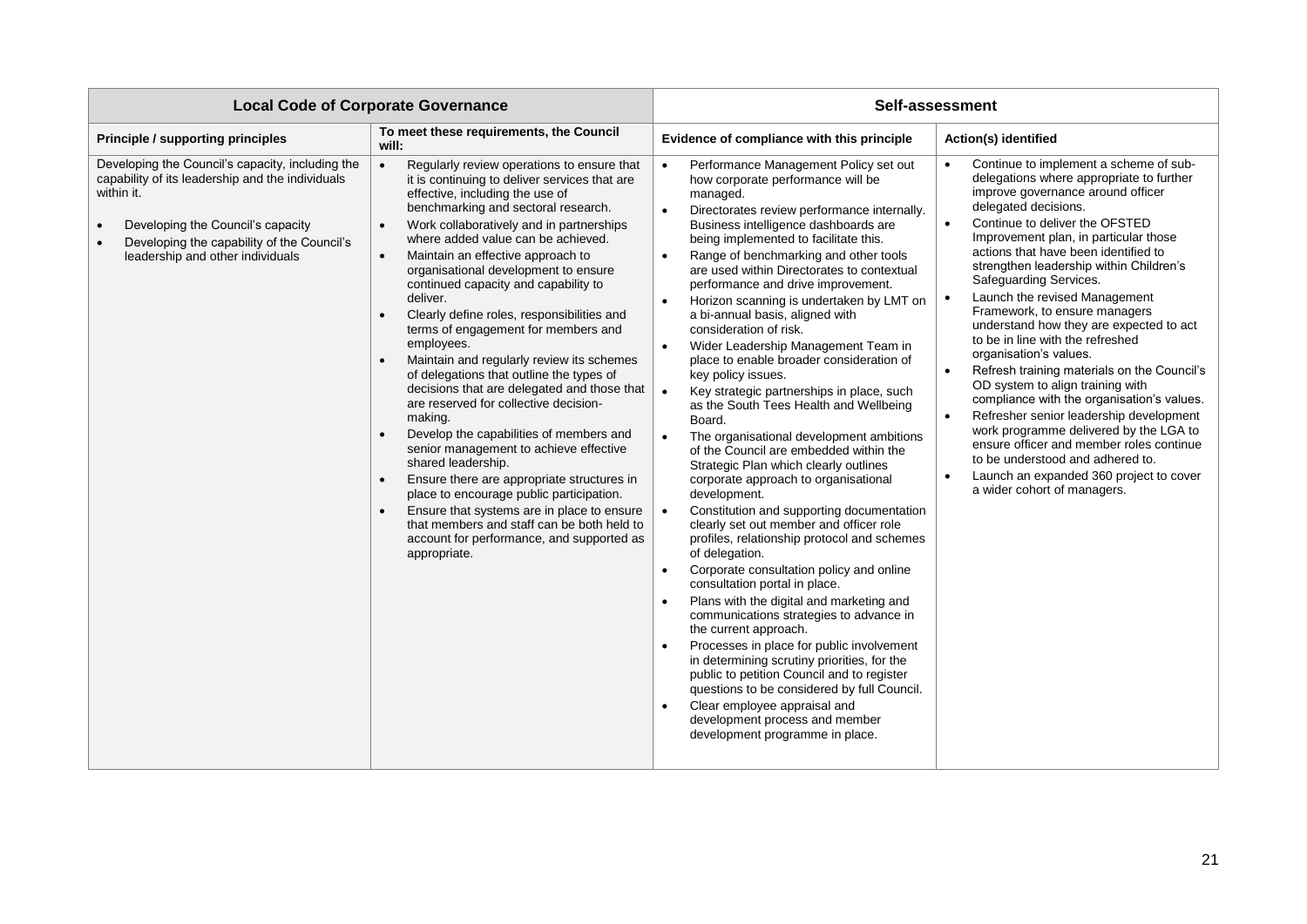| <b>Local Code of Corporate Governance</b>                                                                                                                                                                                                                         |                                                                                                                                                                                                                                                                                                                                                                                                                                                                                                                                                                                                                                                                                                                                                                                                                                                                                                                                                                                                                                                                                                                                                                                                                                                                                                                                                                                                                                                                                                                                                                                                                                                            | Self-assessment                                                                                                                                                                                                                                                                                                                                                                                                                                                                                                                                                                                                                                                                                                                                                                                                                                                                                                                                                                                                                                                                                                                                                                                                                                                                                                                                                                                                                                                                                                                                                                                                                                                 |                                                                                                                                                                                                                                                                                                                                                                                                                                                                                                                                                                                                                                                                                                                                                                                                                                                                                                                                     |  |
|-------------------------------------------------------------------------------------------------------------------------------------------------------------------------------------------------------------------------------------------------------------------|------------------------------------------------------------------------------------------------------------------------------------------------------------------------------------------------------------------------------------------------------------------------------------------------------------------------------------------------------------------------------------------------------------------------------------------------------------------------------------------------------------------------------------------------------------------------------------------------------------------------------------------------------------------------------------------------------------------------------------------------------------------------------------------------------------------------------------------------------------------------------------------------------------------------------------------------------------------------------------------------------------------------------------------------------------------------------------------------------------------------------------------------------------------------------------------------------------------------------------------------------------------------------------------------------------------------------------------------------------------------------------------------------------------------------------------------------------------------------------------------------------------------------------------------------------------------------------------------------------------------------------------------------------|-----------------------------------------------------------------------------------------------------------------------------------------------------------------------------------------------------------------------------------------------------------------------------------------------------------------------------------------------------------------------------------------------------------------------------------------------------------------------------------------------------------------------------------------------------------------------------------------------------------------------------------------------------------------------------------------------------------------------------------------------------------------------------------------------------------------------------------------------------------------------------------------------------------------------------------------------------------------------------------------------------------------------------------------------------------------------------------------------------------------------------------------------------------------------------------------------------------------------------------------------------------------------------------------------------------------------------------------------------------------------------------------------------------------------------------------------------------------------------------------------------------------------------------------------------------------------------------------------------------------------------------------------------------------|-------------------------------------------------------------------------------------------------------------------------------------------------------------------------------------------------------------------------------------------------------------------------------------------------------------------------------------------------------------------------------------------------------------------------------------------------------------------------------------------------------------------------------------------------------------------------------------------------------------------------------------------------------------------------------------------------------------------------------------------------------------------------------------------------------------------------------------------------------------------------------------------------------------------------------------|--|
| <b>Principle / supporting principles</b>                                                                                                                                                                                                                          | To meet these requirements, the Council<br>will:                                                                                                                                                                                                                                                                                                                                                                                                                                                                                                                                                                                                                                                                                                                                                                                                                                                                                                                                                                                                                                                                                                                                                                                                                                                                                                                                                                                                                                                                                                                                                                                                           | Evidence of compliance with this principle<br>Action(s) identified                                                                                                                                                                                                                                                                                                                                                                                                                                                                                                                                                                                                                                                                                                                                                                                                                                                                                                                                                                                                                                                                                                                                                                                                                                                                                                                                                                                                                                                                                                                                                                                              |                                                                                                                                                                                                                                                                                                                                                                                                                                                                                                                                                                                                                                                                                                                                                                                                                                                                                                                                     |  |
| Managing risks and performance through robust<br>internal control and strong public financial<br>management.<br>Managing risk<br>Managing performance<br>Robust internal control<br>Managing data<br>$\bullet$<br>Strong public financial management<br>$\bullet$ | Embed a proportionate approach to risk<br>$\bullet$<br>management within all activities, ensure<br>that progress is reviewed regularly and that<br>risk is considered as part of decision<br>making.<br>Ensure effective performance<br>management of service delivery, and<br>provide members and senior managers<br>with timely updates on service<br>performance and progress towards<br>outcomes.<br>Ensure reports to decision makers on<br>$\bullet$<br>services are fair, balanced, and analyse<br>options and the risks associated with those<br>options, to ensure Best Value is achieved.<br>Ensure effective, member-led scrutiny is in<br>place that provides constructive challenge<br>and debate on objectives and policies<br>before, during and after decisions are<br>taken.<br>Ensure an effective, risk-led Internal Audit<br>service is in place to provide assurance on<br>the overall adequacy and effectiveness of<br>the Council's governance arrangements.<br>Ensure effective counter fraud and anti-<br>corruption policies and arrangements are<br>in place.<br>Ensure effective internal control<br>$\bullet$<br>arrangements exist for sound financial<br>management.<br>Maintain an effective audit committee<br>$\bullet$<br>function.<br>Ensure effective arrangements are in place<br>to collect, store, use and share data,<br>including processes to safeguard personal<br>data.<br>Put in place arrangements to ensure that<br>data used to support decision-making is<br>accurate and clear.<br>Ensure financial management<br>arrangements support both long term<br>outcome delivery and day-to-day<br>operations. | Performance Management; Risk and<br>$\bullet$<br>Opportunity Management; and Programme<br>and Project Management policies provide<br>for regularly tracking of progress and<br>addressing issues and risks, with reporting<br>to members and senior managers as<br>appropriate. Risk is a standard section in<br>reports to decision makers.<br>Reports to decision makers developed<br>$\bullet$<br>using a standard format to ensure<br>effective, fair, and evidence-based<br>decision making.<br>Wide-ranging annual scrutiny programme<br>$\bullet$<br>in place, examining policy and<br>performance.<br>Urgent decision process and records in<br>$\bullet$<br>place and reported to Council annually.<br>Effective internal audit arrangement in<br>$\bullet$<br>place, utilising the Council's plans and risk<br>registers to identify priorities.<br>$\bullet$<br>Policy in place for counter-fraud, bribery<br>and corruption; complaints; procurement;<br>and whistleblowing, and regularly<br>reviewed. Money Laundering Policy.<br>$\bullet$<br><b>Effective Corporate Affairs and Audit</b><br>committee in place clear terms of<br>reference and a full and trained<br>membership.<br>Information Strategy in place to provide<br>$\bullet$<br>systematic approach to information<br>governance, including data protection and<br>data quality.<br>$\bullet$<br>Robust financial management procedures<br>in place relating to medium-term financial<br>planning, budget setting, procurement and<br>contract management.<br>Internal audit opinion is that overall the<br>$\bullet$<br>Council has a reasonable overall control<br>environment. | Continue to implement a scheme of sub-<br>delegations where appropriate to further<br>improve governance around officer<br>delegated decisions.<br>Transition to OPEN, the NEPO e-<br>procurement system that is being put in<br>place for the North East, replacing the<br>current contract management framework<br>with an end to end product once fully<br>rollout. Rollout to commence from March<br>2022.<br>Review the Council's approach to risk and<br>$\bullet$<br>insurance as part of consideration for<br>future insurance options as part of<br>insurance contract considerations.<br>Review the decision making of<br>$\bullet$<br>Middlesbrough Development Company to<br>assess compliance with best practice in<br>relation to asset disposals and acquisitions<br>during 2020/21.<br>Develop a five year capital investment<br>$\bullet$<br>strategy around highways infrastructure<br>that will inform the MTFP. |  |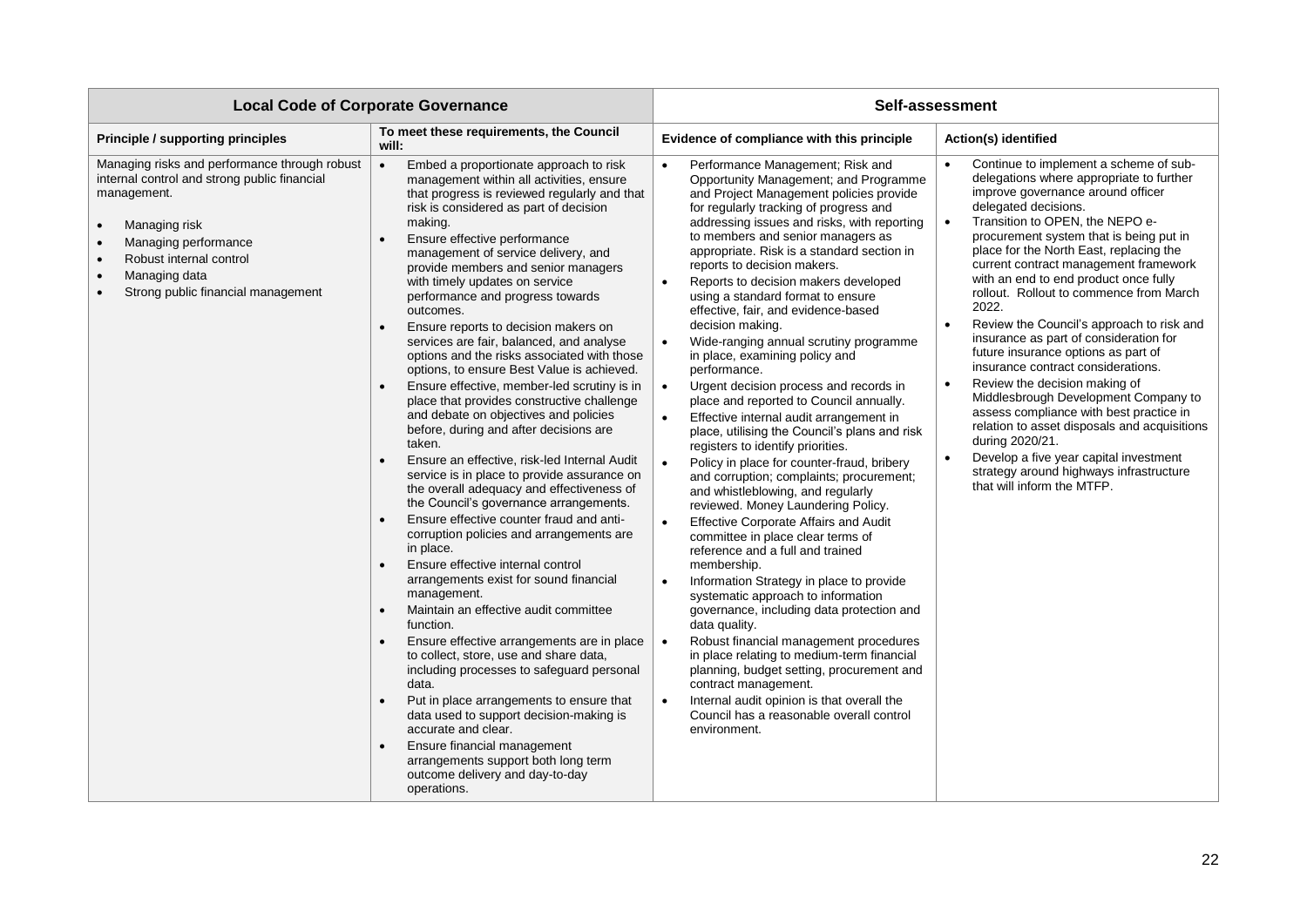| <b>Local Code of Corporate Governance</b>                                                                                                                                                                                                           |                                                                                                                                                                                                                                                                                                                                                                                                                                                                                                                                                                                                                                                                                                                                                                                                                                                                                                                                                                     | Self-assessment                                                                                                                                                                                                                                                                                                                                                                                                                                                                                                                                                                                                                                                                                                                                                                                                                                                                                                                                                                                                                                                                                                                                                                                                                                                            |                                                                                                                                                                                                                                                      |  |
|-----------------------------------------------------------------------------------------------------------------------------------------------------------------------------------------------------------------------------------------------------|---------------------------------------------------------------------------------------------------------------------------------------------------------------------------------------------------------------------------------------------------------------------------------------------------------------------------------------------------------------------------------------------------------------------------------------------------------------------------------------------------------------------------------------------------------------------------------------------------------------------------------------------------------------------------------------------------------------------------------------------------------------------------------------------------------------------------------------------------------------------------------------------------------------------------------------------------------------------|----------------------------------------------------------------------------------------------------------------------------------------------------------------------------------------------------------------------------------------------------------------------------------------------------------------------------------------------------------------------------------------------------------------------------------------------------------------------------------------------------------------------------------------------------------------------------------------------------------------------------------------------------------------------------------------------------------------------------------------------------------------------------------------------------------------------------------------------------------------------------------------------------------------------------------------------------------------------------------------------------------------------------------------------------------------------------------------------------------------------------------------------------------------------------------------------------------------------------------------------------------------------------|------------------------------------------------------------------------------------------------------------------------------------------------------------------------------------------------------------------------------------------------------|--|
| Principle / supporting principles                                                                                                                                                                                                                   | To meet these requirements, the Council<br>will:                                                                                                                                                                                                                                                                                                                                                                                                                                                                                                                                                                                                                                                                                                                                                                                                                                                                                                                    | Evidence of compliance with this principle                                                                                                                                                                                                                                                                                                                                                                                                                                                                                                                                                                                                                                                                                                                                                                                                                                                                                                                                                                                                                                                                                                                                                                                                                                 | Action(s) identified                                                                                                                                                                                                                                 |  |
| Implementing good practices in transparency,<br>reporting, and audit to deliver effective<br>accountability.<br>Implementing good practice in<br>transparency<br>Implementing good practices in reporting<br>Assurance and effective accountability | Provide reports in plain English wherever<br>$\bullet$<br>possible, ensuring that they are easy to<br>access and interrogate and balancing<br>transparency requirements with clarity.<br>Report regularly on performance, delivery<br>$\bullet$<br>of value for money and stewardship of<br>resources.<br>Report on compliance with good<br>$\bullet$<br>governance principles within its Annual<br>Governance Statement, including an action<br>plan for continued improvement.<br>Ensure compliance with good governance<br>principles extends to its partnership<br>arrangements.<br>Ensure that recommendations made by<br>$\bullet$<br>external audit are addressed.<br>Ensure that the internal audit service has<br>$\bullet$<br>direct access to members to enable it to<br>provide assurance with regard to<br>governance arrangements.<br>Welcome and positively engage with peer<br>$\bullet$<br>challenges, reviews and inspections of its<br>services. | Standard template for reports to decision<br>$\bullet$<br>makers designed to advance proposition<br>logically and simply, and reduce<br>duplication of information. Training for<br>report writers ongoing, including<br>expectations around use of plain English.<br>Quarterly results reports to Executive and<br>$\bullet$<br>scrutiny covering performance, financial<br>and risk updates.<br>Annual Governance Statement complying<br>$\bullet$<br>with the standard set out in the Local Code<br>of Corporate Governance.<br>Governance arrangements in place for key<br>$\bullet$<br>strategic partnerships, such as the South<br>Tees Health and Wellbeing Board, with<br>improvement activity underway.<br>Recommendations made by external audit<br>$\bullet$<br>are addressed as a matter of priority<br>through the most appropriate route.<br>Internal audit reports its plans, progress<br>$\bullet$<br>and findings regularly to the audit<br>committee. Agreed actions from internal<br>audit are tracked by DMTs until<br>completion.<br>Council proactively seeks peer challenge,<br>$\bullet$<br>publishing findings and responses and<br>commissioning follow-ups. There are<br>positive relationships with statutory<br>inspectorates and regulators. | Undertake population of the central<br>Partnerships Register.<br>Review the decision making of<br>Middlesbrough Development Company to<br>assess compliance with best practice in<br>relation to asset disposals and acquisitions<br>during 2020/21. |  |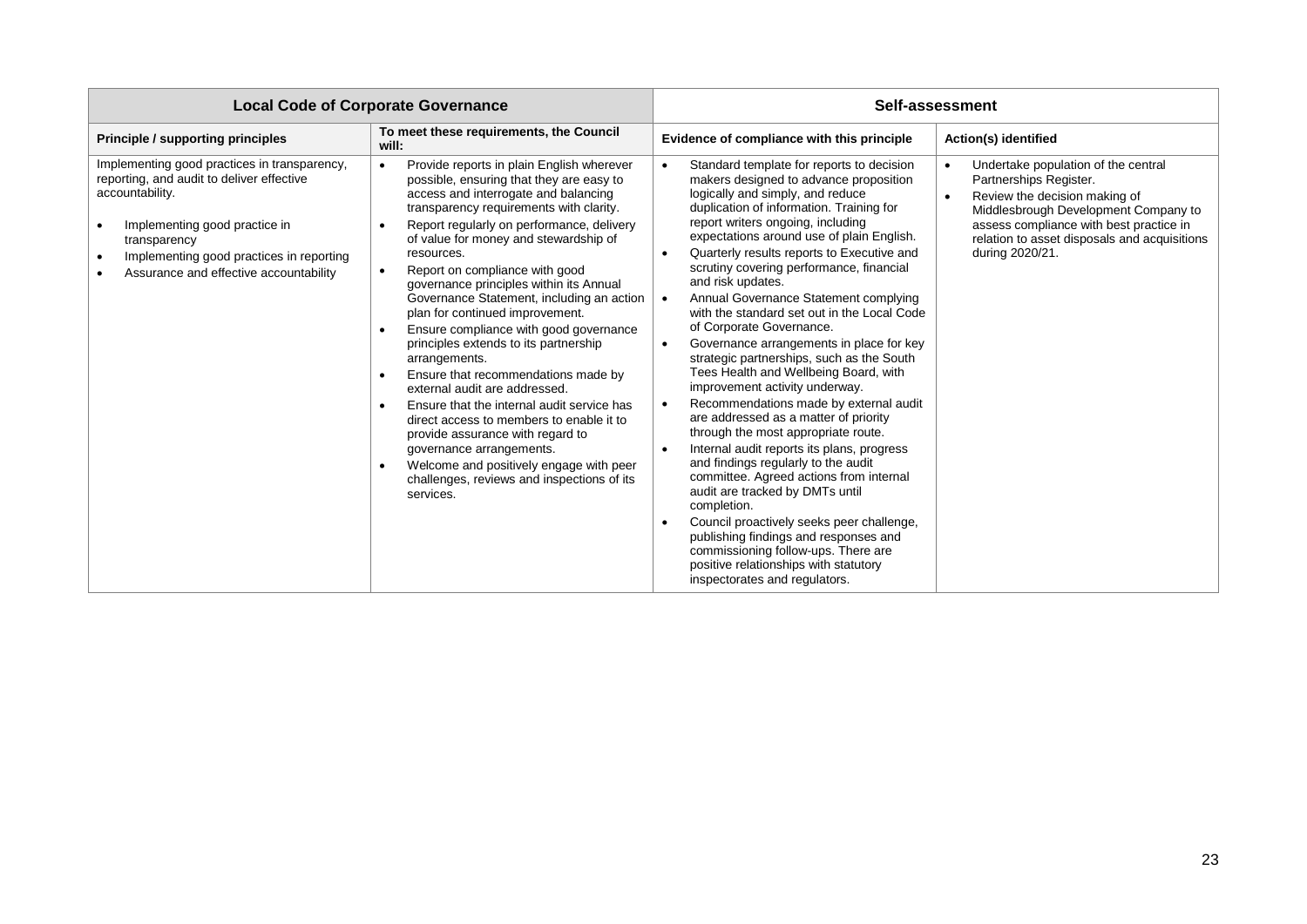# **Appendix 3: Corporate governance priorities for 2021/22**

## **Actions delayed from 2020/21**

| <b>Issue</b>                                                                                                                                                       | <b>Action</b>                                                                                                                                                                     | Outcome(s)                                                                                                                                                         | <b>Lead officer</b>                                                                  | <b>Deadline</b>   |
|--------------------------------------------------------------------------------------------------------------------------------------------------------------------|-----------------------------------------------------------------------------------------------------------------------------------------------------------------------------------|--------------------------------------------------------------------------------------------------------------------------------------------------------------------|--------------------------------------------------------------------------------------|-------------------|
| Provision of a case management tool<br>will support Councillors who wish to<br>use such a tool to build community<br>engagement in their areas and track<br>cases. | Implement a case<br>management tool to<br>complement the revised<br>member enquiries process<br>for those Councillors who<br>wish to use it.                                      | Improved range of tools available<br>to Councillors for case work<br>management and community<br>communications.                                                   | Head of Strategy,<br>Information and<br>Governance                                   | April 2022        |
| Embed compliance with the<br>Partnership Governance Policy.                                                                                                        | Undertake population of the<br>central partnerships register<br>and implement annual<br>reporting to Corporate Affair<br>and Audit Committee.                                     | Centralised recording of strategic<br>partnerships, their formal<br>governance arrangements and<br>powers where applicable and<br>appropriate corporate oversight. | Head of Strategy,<br>Information and<br>Governance                                   | December 2021     |
| Engagement                                                                                                                                                         | Undertake a review of digital<br>engagement capabilities<br>post Covid-19 including the<br>Council's website to meet<br>appetite for digital<br>engagement.                       | Ensure that the public are able to<br>engage with the Council using a<br>wide range of channels.                                                                   | Head of Marketing<br>and Communications,<br>Head of ICT, Head of<br>Locality Working | <b>March 2022</b> |
| Ensure the Council's scheme of<br>delegation supports effective officer<br>decision making.                                                                        | Continue to implement a<br>scheme of sub-delegations<br>where appropriate to further<br>improve governance around<br>officer delegated decisions.                                 | Improved, more timely and<br>transparent officer decision-<br>making.                                                                                              | Director of Legal and<br><b>Governance Services</b>                                  | March 2022        |
| Ensure the needs of the town's<br>population are accurately understood.                                                                                            | Refresh the Joint strategic<br>Needs Assessment (JSNA)<br>for children and young<br>people this year to refresh<br>data and complete the<br>Adults and Older persons<br>sections. | A refreshed needs assessment<br>that identifies the needs of the<br>town's population and identifies<br>where those needs may differ.                              | Head of Strategy,<br>Information and<br>Governance                                   | September 2021    |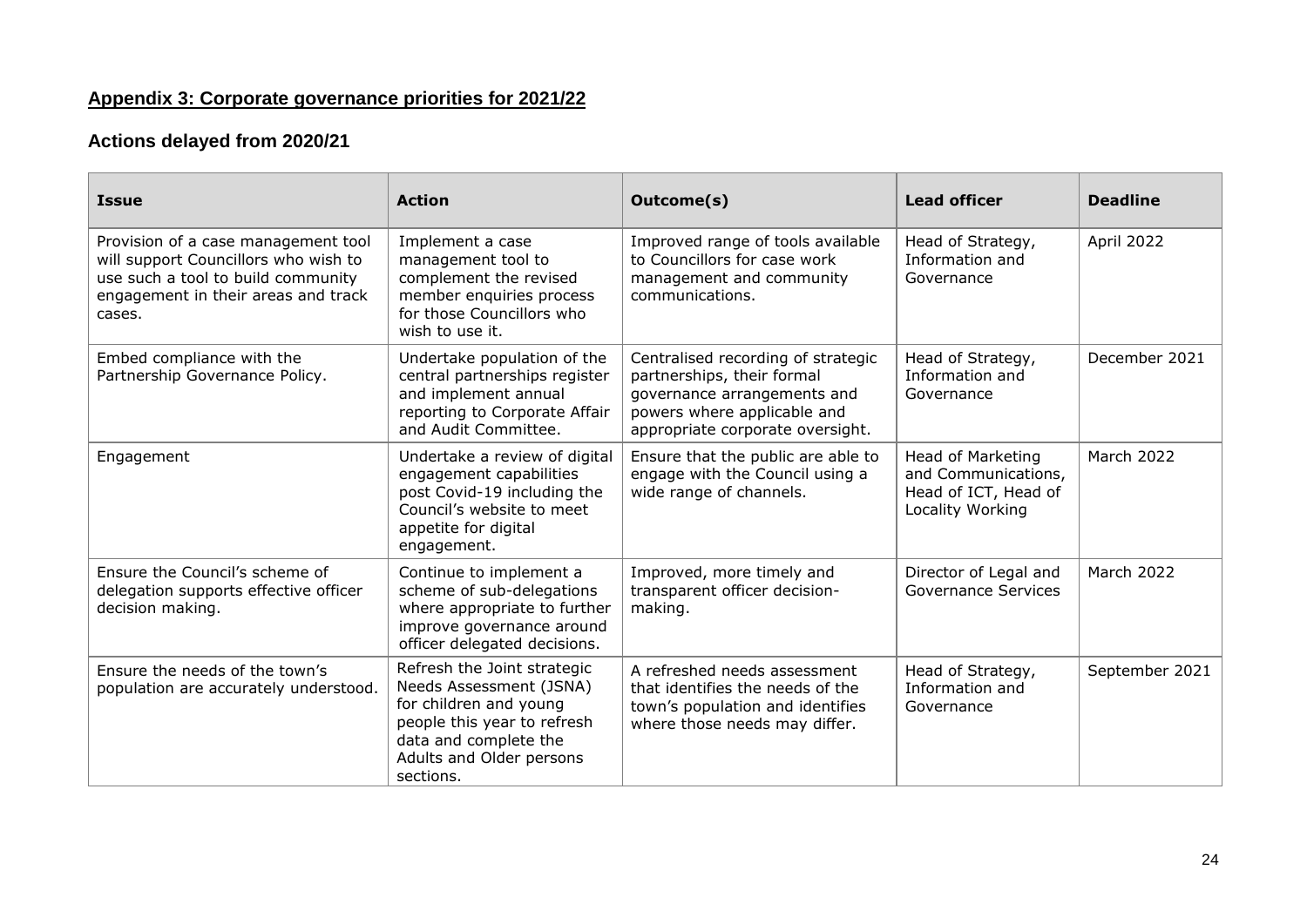| <b>Issue</b>                                                                                                                                    | <b>Action</b>                                                                                                                                          | Outcome(s)                                                                          | <b>Lead officer</b>                                | <b>Deadline</b> |
|-------------------------------------------------------------------------------------------------------------------------------------------------|--------------------------------------------------------------------------------------------------------------------------------------------------------|-------------------------------------------------------------------------------------|----------------------------------------------------|-----------------|
| Ensure that the delivery models of<br>the organisation align with the needs<br>of the town and the organisation in a<br>post-Covid environment. | Establish an approach to<br>reviewing delivery models to<br>identify changes required to<br>delivery models                                            | Identification of delivery model<br>changes required                                | Head of Strategy,<br>Information and<br>Governance | March 2022      |
| Ensure that the needs of the town's<br>residents are understood.                                                                                | Progress joint strategic<br>needs assessments for<br>adults and children's to<br>ensure a joined up strategic<br>oversight of the needs of the<br>town | JSNA for children and young<br>people refreshed and the adults<br>JSNA is commenced | Head of Strategy,<br>Information and<br>Governance | September 2021  |

## **2021/22 actions**

| <b>Issue</b>                                                                                                                                  | <b>Action</b>                                                                                                                                                                                                            | Outcome(s)                                                                                                                                          | <b>Lead officer</b>                         | <b>Deadline</b> |
|-----------------------------------------------------------------------------------------------------------------------------------------------|--------------------------------------------------------------------------------------------------------------------------------------------------------------------------------------------------------------------------|-----------------------------------------------------------------------------------------------------------------------------------------------------|---------------------------------------------|-----------------|
| There was a lack of take up in social<br>media training, therefore this element<br>of planned member training was<br>delayed until this year. | Deliver training to members<br>on use of social media.                                                                                                                                                                   | Members understand how social<br>media should be used<br>appropriately and in line with<br>expectations for conduct set out<br>in the constitution. | Head of Democratic<br><b>Services</b>       | March 2022      |
| Refresher training on ethics prudent<br>in light of increased standards<br>complaints and the misconduct in<br>public office conviction.      | Revise members' code of<br>conduct and deliver training<br>on it to all members,<br>including ethics.                                                                                                                    | Members understand expectations<br>in relation to conduct.                                                                                          | Head of Democratic<br><b>Services</b>       | December 2021   |
| Officers must be made aware of the<br>new contract management<br>framework.                                                                   | Transition to OPEN, the<br>NEPO e-procurement system<br>that is being put in place for<br>the North East, replacing the<br>current contract<br>management framework<br>with an end to end product<br>once fully rollout. | Compliance with framework<br>requirements                                                                                                           | Head of<br>Commissioning and<br>Procurement | March 2022      |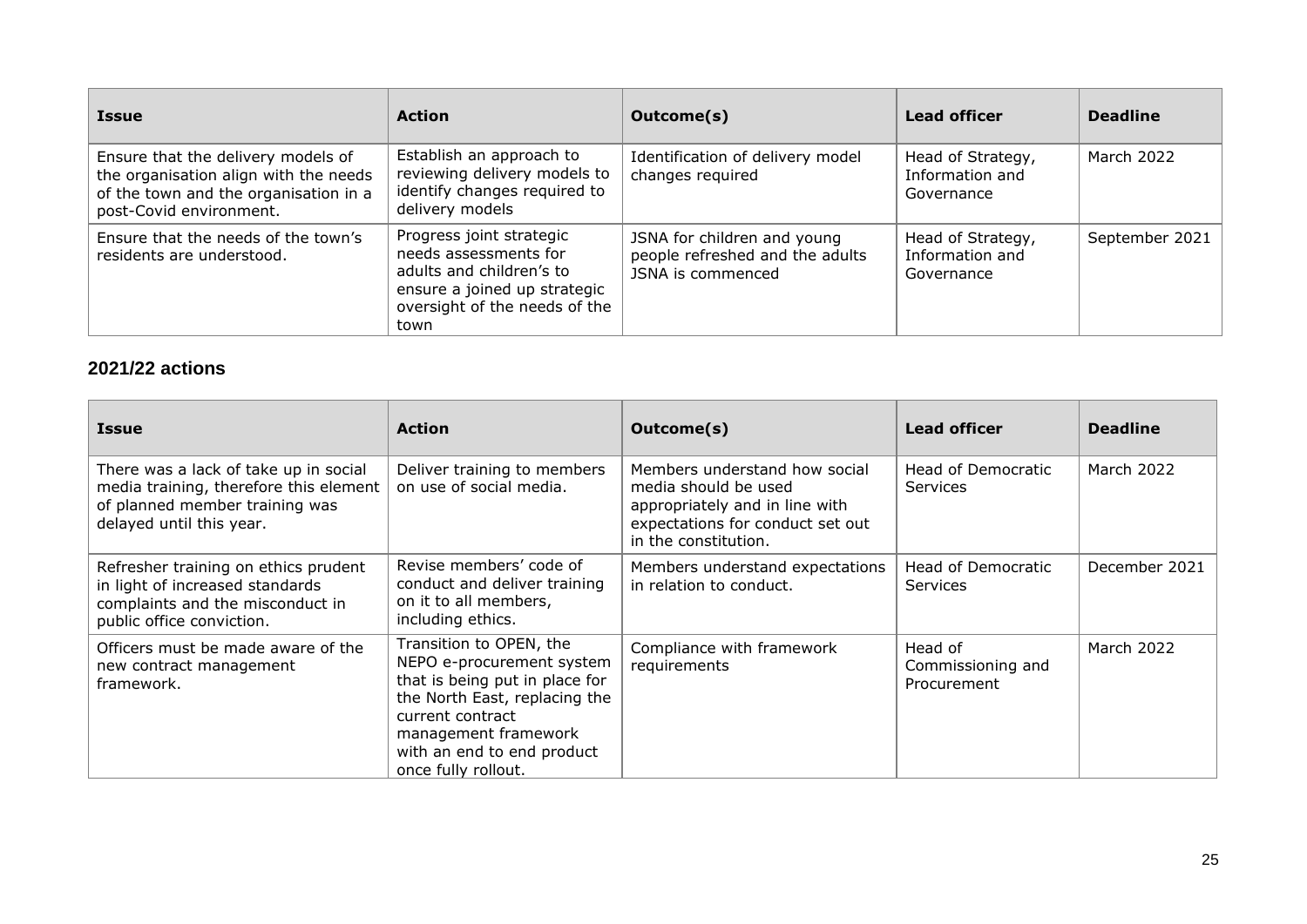| <b>Issue</b>                                                                                                                                                             | <b>Action</b>                                                                                                                                                                              | Outcome(s)                                                                          | <b>Lead officer</b>                                | <b>Deadline</b>   |
|--------------------------------------------------------------------------------------------------------------------------------------------------------------------------|--------------------------------------------------------------------------------------------------------------------------------------------------------------------------------------------|-------------------------------------------------------------------------------------|----------------------------------------------------|-------------------|
| Regular reviews of report formats<br>enable lessons to be learnt from Best<br>Value reports completed by<br>government on the governance<br>processes of other councils. | Review the council's report<br>committee formats and<br>supporting processes                                                                                                               | Assurance that the Council's<br>committee report formats are<br>robust.             | Head of Strategy,<br>Information and<br>Governance | October 2021      |
| The Council must continue on its<br>improvement journey to address<br>issues raised by OFSTED in relation<br>to its safeguarding services for<br>children.               | Continue to deliver the<br>OFSTED Improvement plan,<br>in particular those actions<br>that have been identified to<br>strengthen leadership within<br>Children's Safeguarding<br>Services. | That services to safeguard<br>children are robust and<br>appropriate.               | Executive Director of<br>Children's Services       | Ongoing           |
| The refreshed corporate values mean<br>that training to support adherence to<br>them must also be refreshed.                                                             | Launch the revised<br>Management Framework, to<br>ensure managers<br>understand how they are<br>expected to act to be in line<br>with the refreshed corporate<br>values.                   | Ensure managers continue to act<br>in line with the culture of the<br>organisation. | Head of Human<br>Resources                         | August 2021       |
|                                                                                                                                                                          | Refresh training materials on<br>the Council's Organisational<br>Development system to align<br>training with compliance<br>with the values.                                               |                                                                                     | Head of Human<br>Resources                         | August 2021       |
|                                                                                                                                                                          | Refresher senior leadership<br>development work<br>programme delivered by the<br>LGA to ensure officer and<br>member roles continue to be<br>understood and adhered to.                    |                                                                                     | Monitoring Officer                                 | March 2022        |
|                                                                                                                                                                          | Launch an expanded 360<br>project to cover a wider<br>cohort of managers.                                                                                                                  |                                                                                     | Head of Human<br>Resources                         | September<br>2021 |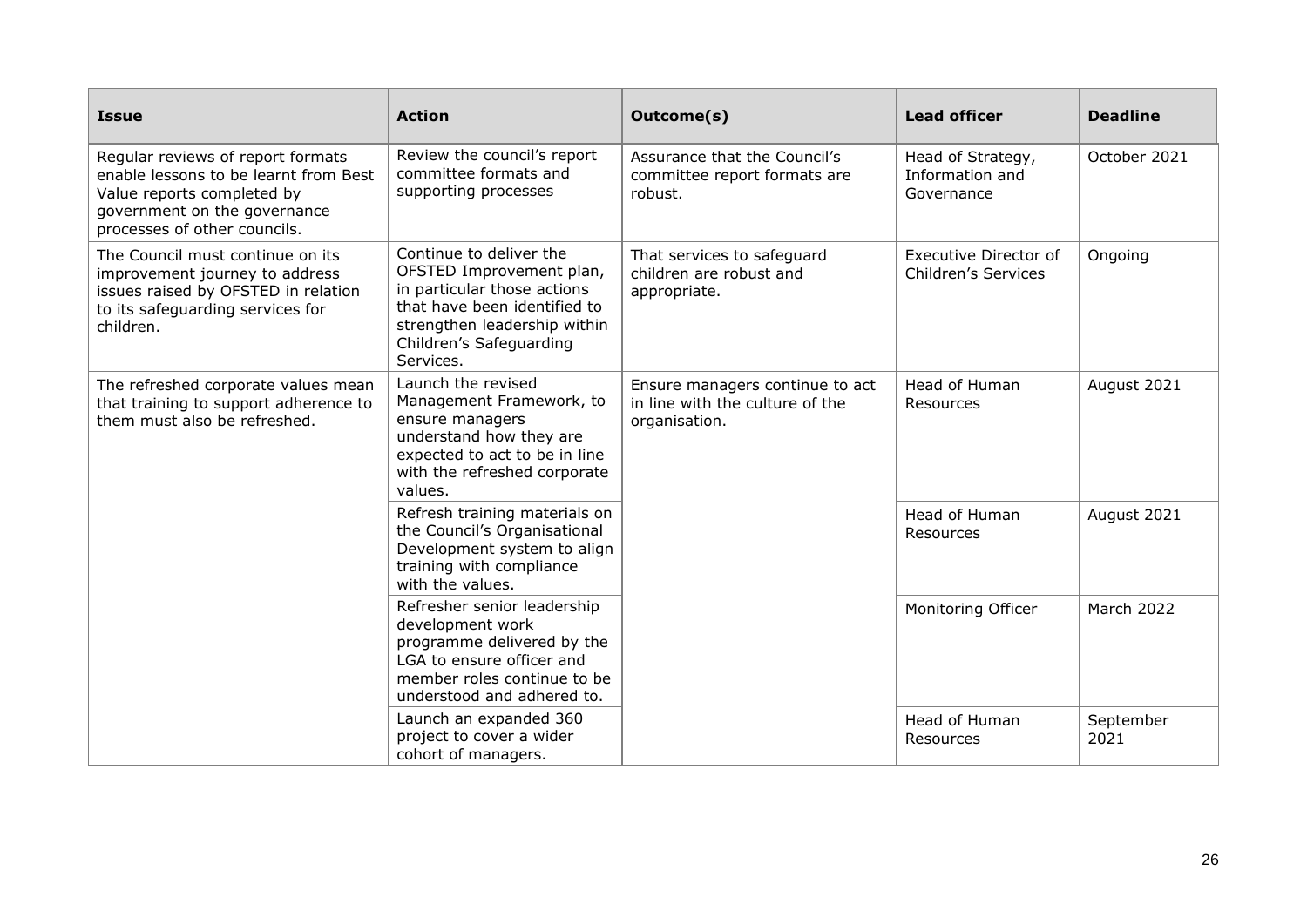| <b>Issue</b>                                                                                                                                                                                                                                            | <b>Action</b>                                                                                                                                                                                                                                      | Outcome(s)                                                                                                                                                                        | <b>Lead officer</b>                                                           | <b>Deadline</b>   |
|---------------------------------------------------------------------------------------------------------------------------------------------------------------------------------------------------------------------------------------------------------|----------------------------------------------------------------------------------------------------------------------------------------------------------------------------------------------------------------------------------------------------|-----------------------------------------------------------------------------------------------------------------------------------------------------------------------------------|-------------------------------------------------------------------------------|-------------------|
| Risk management and insurance<br>should be more closely linked to<br>exploit opportunities to improve risk<br>management of insured and<br>uninsured costs.                                                                                             | Review the Council's<br>approach to risk and<br>insurance as part of<br>consideration for future<br>insurance options as part of<br>insurance contract<br>considerations.                                                                          | Strengthened relationship<br>between risk and insurance<br>management.                                                                                                            | Director of Finance<br>and Head of Strategy,<br>Information and<br>Governance | March 2022        |
| Lessons learnt report into the<br>governance failings in Liverpool City<br>Council identified the lack of a<br>technical advisor or independent<br>chair for their audit committee as a<br>weakness.                                                    | The Section 151 officer to<br>recruit an independent<br>Technical Advisor to support<br>the Corporate Affairs and<br>Audit Committee during<br>2021/22.                                                                                            | Improved challenge from the<br>Corporate Affairs and Audit<br>Committee, with independent<br>support                                                                              | Director of Finance                                                           | <b>March 2022</b> |
| Lessons learnt report into governance<br>failings in Liverpool City Council<br>identified that it would be prudent to<br>review the operation of the<br>Middlesbrough Development<br>Company to provide assurance<br>around decision making governance. | Review the decision making<br>of Middlesbrough<br>Development Company to<br>assess compliance with best<br>practice in relation to asset<br>disposals and acquisitions<br>during 2020/21                                                           | Provide assurance that asset<br>acquisitions and disposal<br>processes by the Middlesbrough<br>Development Company align with<br>the Council's internal policies on<br>this area. | Director of<br>Regeneration to liaise<br>with Internal Audit                  | March 2022        |
| The lessons learnt report into<br>governance failings in Liverpool City<br>Council identified that support to<br>members on conduct in a quasi-<br>judicial setting would be<br>strengthened with a protocol covering<br>licencing committees.          | Develop a Member code of<br>conduct protocol for<br>licencing matters to<br>complement the planning<br>code of conduct already in<br>place for that quasi-judicial<br>function                                                                     | Strengthened support for<br>members conducting quasi-<br>judicial functions.                                                                                                      | <b>Head of Democratic</b><br>Services                                         | December 2021     |
| The lessons learnt report into<br>governance failings in Liverpool City<br>Council identified that consequences<br>for non-compliance with training<br>requirements could be strengthened.                                                              | <b>Constitution and Member</b><br>Development committee to<br>consider amendments to the<br>constitution to strengthen<br>and clarify the actions that<br>can be taken in response to<br>councillors failing to<br>complete mandatory<br>training. | There is greater assurance that<br>members are acting in rolls for<br>which they have received an<br>appropriate level of training.                                               | <b>Head of Democratic</b><br><b>Services</b>                                  | <b>March 2022</b> |